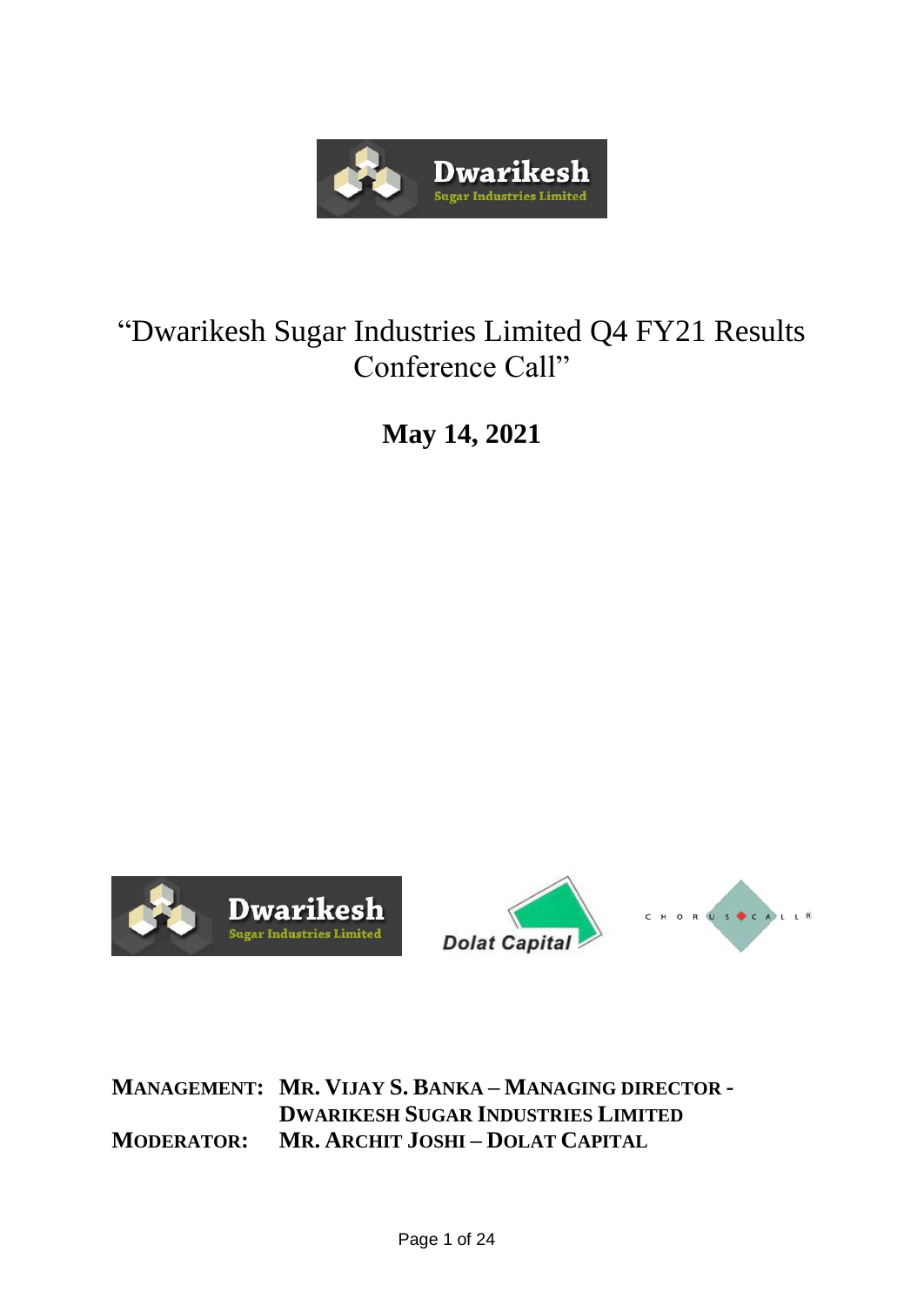| <b>Moderator:</b> | Ladies and gentlemen good day and welcome to the Dwarikesh Sugar Q4 FY21 Results       |
|-------------------|----------------------------------------------------------------------------------------|
|                   | and Business Outlook Conference Call hosted by Dolat Capital. As a reminder all        |
|                   | participant lines will be in the listen-only mode and there will be an opportunity for |
|                   | you to ask questions after the presentation concludes. Should you need assistance      |
|                   | during the conference call please signal an operator by pressing "*" then '0" on your  |
|                   | touchtone phone. Please note that this conference is being recorded. I now hand the    |
|                   | conference over to Mr. Archit Joshi from Dolat Capital. Thank you and over to you      |
|                   | sir.                                                                                   |
|                   |                                                                                        |

Dwarikesh

- **Archit Joshi:** Thanks Malika. Good afternoon to everybody. Welcome to the fourth quarter and FY21 results conference call of Dwarikesh Sugar Industries Limited. We have with us today the Managing Director of Dwarikesh Sugar Industries Limited Mr. Vijay S. Banka. Without further ado I would like to hand over the conference to Mr. Banka for his opening remarks post which we can have the forum open for a Q&A round. Thanks, and over to you sir.
- **Vijay S. Banka:** Very good afternoon friends, I am very happy to be amidst you for this Q4 FY2021 earning calls conference. We have had our board meeting on the  $12<sup>th</sup>$  and the results are there before you. I would term the quarter as a satisfactory quarter. We have clocked a turnover of nearly Rs. 600 crores, and this is vis-à-vis Rs. 463 crores that we clocked in the corresponding quarter last year. On an annual basis our turnover has been Rs. 1846 crores vis-à-vis 1342 crores in the last year. We have had an EBITDA for a full year basis of about Rs. 208 crores vis-à-vis Rs.141 crores. Earning before tax for the full year is almost Rs. 120 crores vis-à-vis Rs. 71.5 crores last year and a profit after tax is Rs. 91.54 crores vis-à-vis Rs. 73.45 crores and total comprehensive income is Rs. 95.20 crores vis-à-vis Rs. 65.51 crores, last year. We are happy to announce the dividend at the rate of 125% which is Rs. 1.25 paisa per equity share. This being our silver jubilee year we have taken a step ahead in this direction.

The working of the quarter has been generally satisfactory and more so from the ethanol / distillery segment perspective. In the FY we have clocked a highest cane crush of 397.14 lakh quintals which is because we had early start of the season and the late closure of the previous season. So, there is an overlap of season as you will kindly understand. This is as compared to 328 lakh quintals that we crushed in the last year. We have sold sugar nearly 49.49 lakh quintals which includes exports sale of about 16 lakh quintals as compared to 38.78 lakh quintals which included 9.61 lakhs quintals of export sale. We have had closing stock of 26 lakh quintals as at the end of 31<sup>st</sup> March 2021.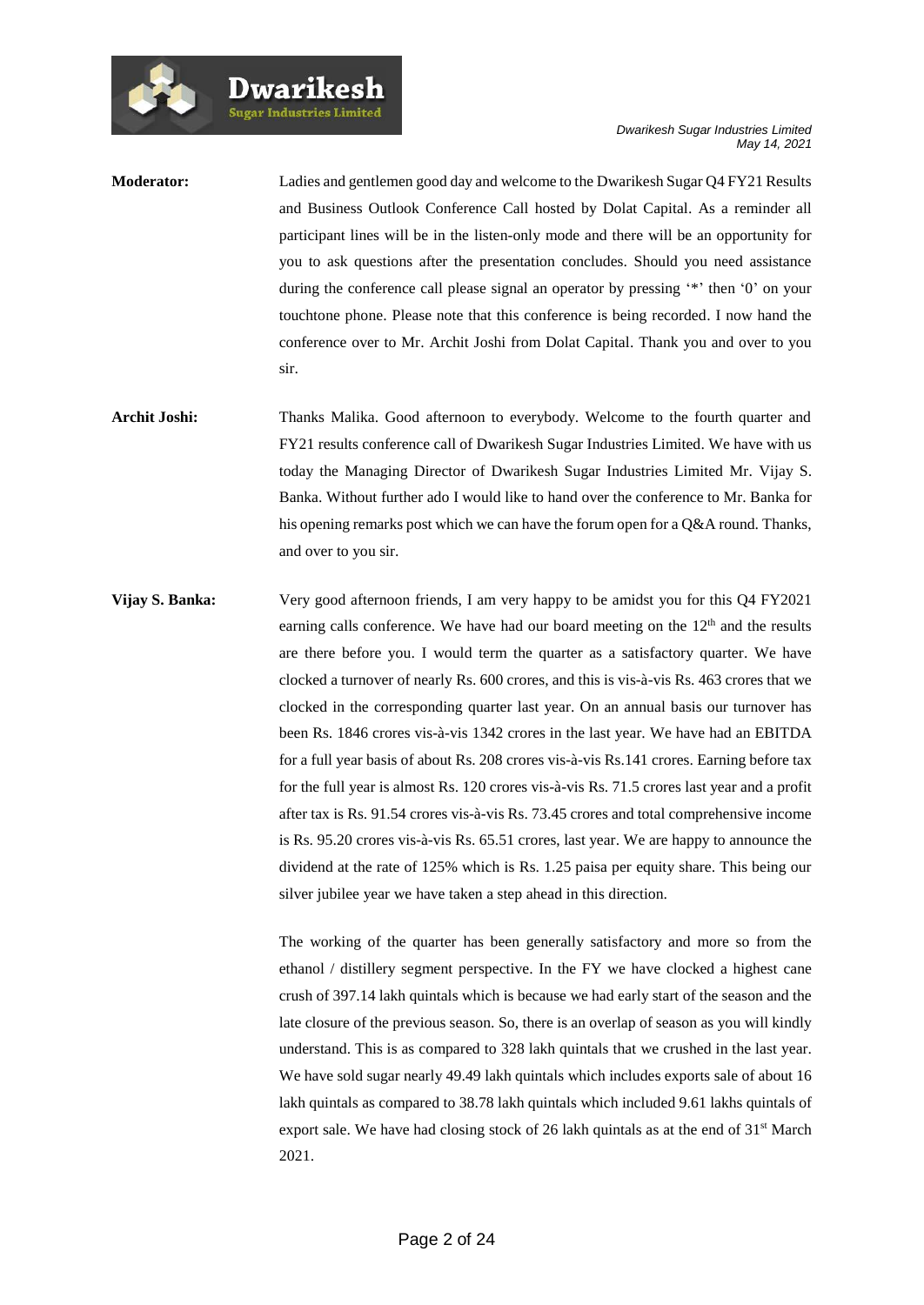Our performance in the distillery segment has been satisfactory. During the full year, in fact even in this year we have not had the full benefit of the expanded capacity, we have sold about 317 lakh litres of ethanol vis-à-vis 116 lakh litres of ethanol in the last year. So, our run rate in the quarter was decent. We sold about 1.28 crore litters of ethanol. Although at the beginning of the quarter there was little sluggishness in in so far as ethanol offtake is concerned but things are gradually got better. All our longterm loans as you would know are subsidized loans. We have a loan from the State Government which is at 5% rate of interest and we have a distillery loan which is again subsidized by the Central Government and our rating continues to be A+, although we have been continuously striving to get AA and we do hope that we will get it soon. Generally, things have been alright. I must commend the government for the encouraging ethanol policy / ethanol blending program which has resulted in sugar mills enthusiastically participating in the program and using instead of the conventional C-heavy molasses the B-heavy molasses and the juice as well. This has resulted in some sacrifice of sugar production. The season which will be getting over soon we expect that 2 million tons would have got sacrificed in favour of ethanol and this number is going to get higher and higher in the coming years. We think in the industry there is a course correction that is happening because export performance of the country has been very impressive. Out of the target of 6 million tons of export 5.4 million tons exports has already been contracted to be sold. So, we expect the entire 6 million tons to be going out of the country much before the target date of  $30<sup>th</sup>$  of September. Our performance in the export front is good and so far as our crushing and productions is concerned, in two of our units our crushing is still on. We should be crushing the same quantity of sugarcane that we crushed on the last crushing season. However, we have been generating B-heavy molasses in two of the units of the three that we have. In a sense we are also participating in the sugar sacrifice program by enthusiastically taking up ethanol blending program which helps the sugar mills as the revenue spread becomes broad based and sugar production gets moderated.

So, all in all I would term the quarter and the year reasonably satisfactory, although there is always scope for improvement. There is always possibility of better performance. We will of course strive to achieve that. Thank you very much. I now open the house for asking any questions that you all may have.

**Moderator:** Thank you very much. We will now begin the question-and-answer session. The first question is from the line of Anupam Goswami from B&K securities.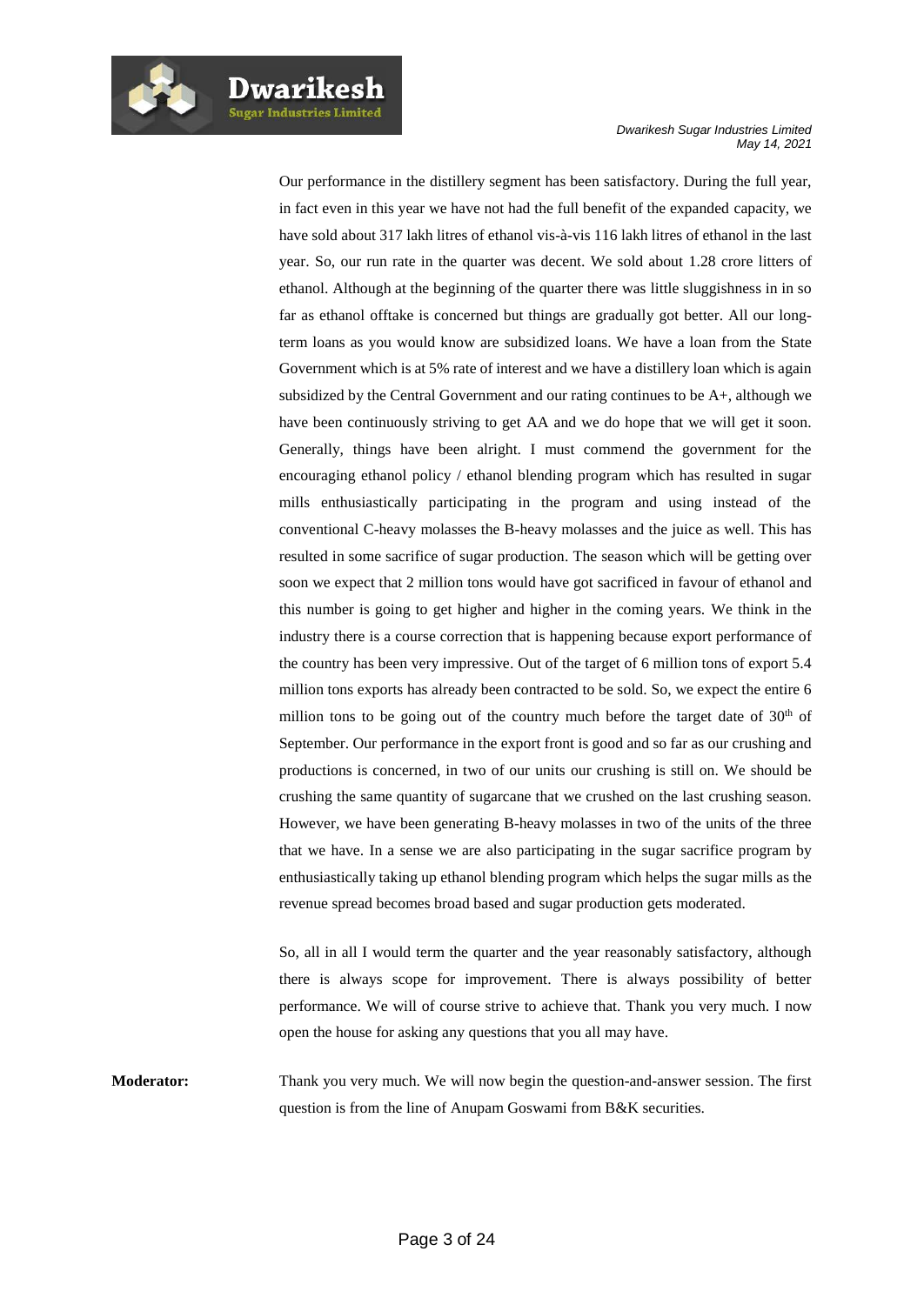*Dwarikesh Sugar Industries Limited May 14, 2021*

- **Anupam Goswami:** My first question is on the proportion of B-heavy and C-heavy this quarter did we sell any B-heavy or any C-heavy from our inventory from last quarter or are we carrying any inventory currently?
- **Vijay S. Banka:** Well, the entire ethanol that we manufactured in this present quarter is from B-heavy molasses. We have not used C-heavy molasses. C-heavy molasses has been either sold to fulfil our levy sale obligations or it is sold in the open market. So, we have not used C-heavy molasses at all for ethanol manufacture. We have used only B-heavy molasses for a manufacture of ethanol and the normal stock of molasses would remain at all points in time. In fact the ethanol stock at the year-end was trim. But yes, stock of molasses whether B-heavy or the stock of ethanol they all remain in business in some measure
- **Anupam Goswami:** My question was last time, we had C-heavy molasses and we had to sell C-heavy ethanol due to which our margin were slightly low
- **Vijay S. Banka:** It was only in Q3 we have sold small quantity of ethanol manufactured from C heavy molasses.

Anupam Goswami: So, we are not carrying any such large quantity right now?

**Vijay S. Banka:** No because the C-heavy molasses generation has come down drastically because most of the sugar mills are generating B-heavy molasses for their ethanol manufacturing purposes.

**Anupam Goswami:** The next question is on the interest cost, we have repaid a debt of quite a high level, but our interest cost is still higher, how has that come out?

**Vijay S. Banka:** There are 2-3 reasons for that:

**Dwarikes Sugar Industries Limited** 

> Number one, last year we were beneficiaries, in fact the entire industry was beneficiary of a buffer stock subsidy scheme which the government operated. That was not to be in this year. It was there for a few months in the beginning of the year.

> Then number two, last year we were also beneficiaries of soft loan which was given by the Central Government in which there was a subsidy of 7%. That loan got repaid on the 12<sup>th</sup> of April 2020. So, we have had no benefit of that in this financial year.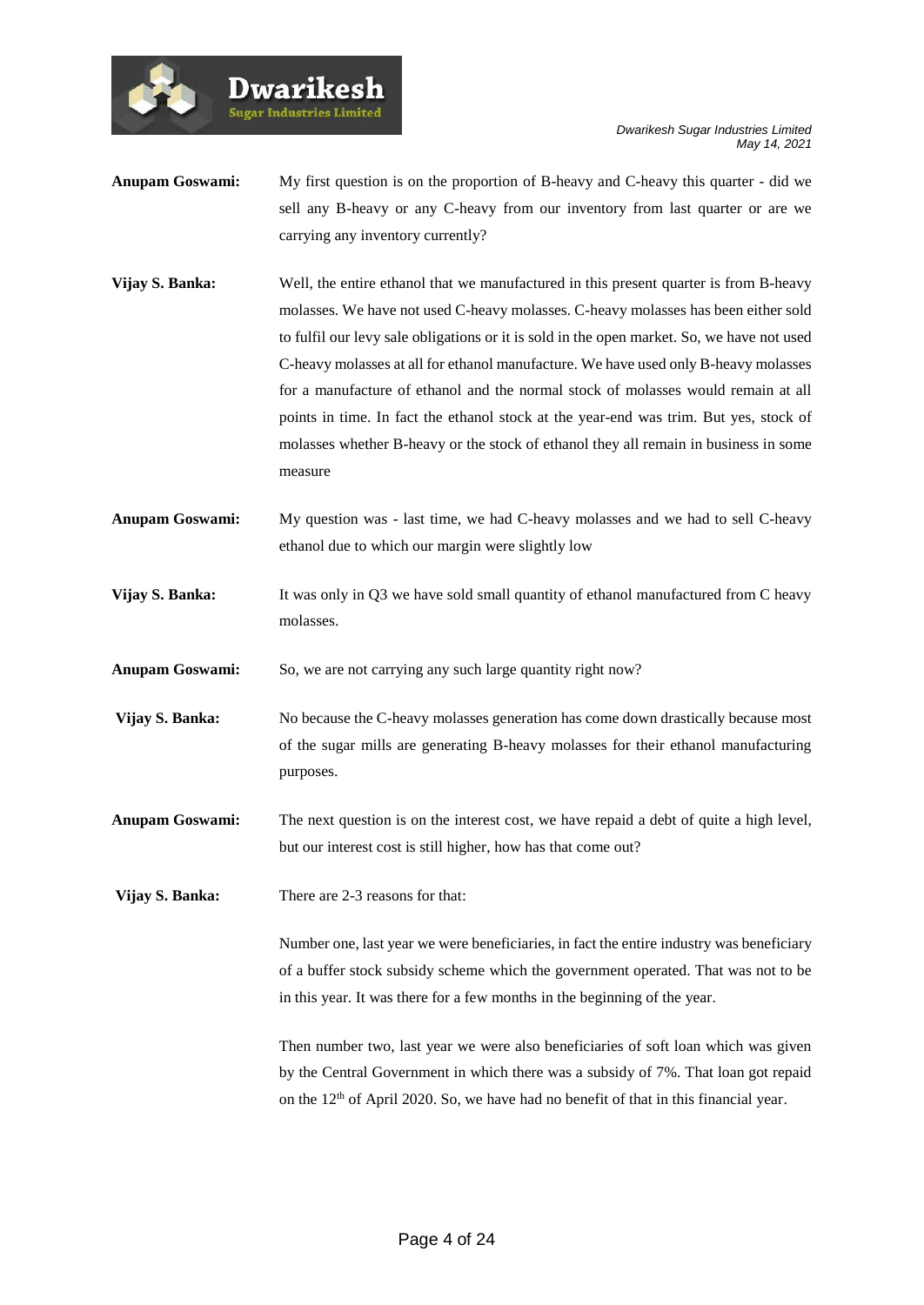

**Dwarikesl** .<br>Sugar Industries Limited

Number three, last year our distillery work was on. So, some of the interest cost that we had incurred was capitalized. This year you see the full impact of interest on the distillery loan that we took for distillery.

Number four, of course we are under regulated release mechanism, as are aware we cannot sell more than what is ordered to be sold by the department of food and public distribution.

Our crushing numbers and production numbers are also high. So, that is the reason we have been carrying more stock, although the stock as you can see when compared to last year is lesser. However all these factors contributed to higher interest cost.

**Anupam Goswami:** Last question is if the international prices remain high, right now like 17 to 17.56 trends, do we see any exports beyond the 6-million-ton quota as in without the subsidy can it happen and reduce the overall inventory?

**Vijay S. Banka: The prices, they had touched a high of around 18 cents a day or two days ago, but they** are back in the 17 cents bracket now. Yes, if the prices go beyond let us say beyond 18 cents, 18.5 or 19 cents then you may see some response from the sugar mills and they may contract to sell sugar under the OGL which would obviously be over and above the 6 million quota that the government has announced. There is definitely a possibility but we will have to wait and watch the international price movement.

**Moderator:** The next question is from the line of Nimish Sheth from GT Advisory.

**Nimish Sheth:** I have a couple of questions. One is on CAPEX, one on dividends and third is a bookkeeping question. That is on the sugar stock. You said you have 26.02 lakhs quintals, closing stock 31<sup>st</sup> March 2021. So, what is this closing stock value for kilo?

**Vijay S. Banka:** It is valued at Rs. 2965 per quintal.

- **Nimish Sheth:** Second question is on dividend policy, for the past several years you have been giving Rs. 1 dividend and you have declared a similar number for this year with 25% special dividend. Basically, your dividend is Rs. 1 for the last many years. Is there some policy that you guys have in mind that based on profitability we will ratchet up or ratchet down?
- **Vijay S. Banka:** Yeah, certainly. We have taken on record the dividend policy, but the dividend policy factors for the CAPEX program that we may have, the requirement to plough back the funds, the requirement to knock off the debt. So all these factors would be considered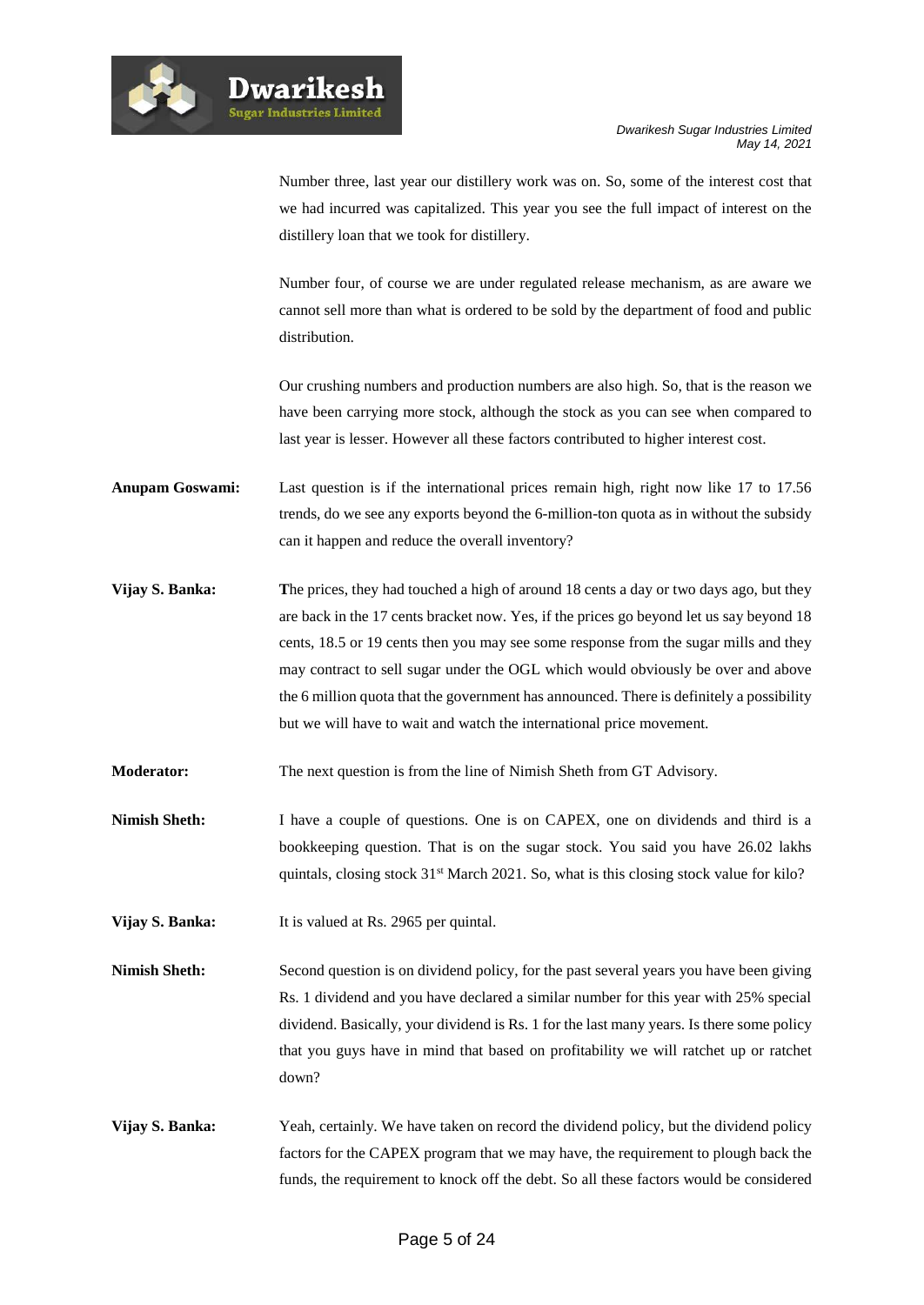

**Dwarikesh** 

before declaration of dividend. So, let me assure you that there is no cap of Rs. 1 a dividend that will be given. Higher the profits and lesser the requirements of ploughing back the money into the system the dividends can always be higher.

**Nimish Sheth:** Last question on CAPEX, are we planning any further expansion of our distillery?

**Vijay S. Banka:** Yes.

**Nimish Sheth:** Are we planning any brownfield expansion of our sugar plants, higher TCD so that we get more molasses?

**Vijay S. Banka:** Yes sir. So, far as distillery capacity is concerned during the this ethanol year which commenced on  $1<sup>st</sup>$  of November, 2020 and going up to  $30<sup>th</sup>$  of October 2021 we are equipped to produce and sell about 4.5 crores litres of ethanol. Now with some certain changes in our plant capacities in this plant we will be able to manufacture and sell about 5.5 crores litres of ethanol. Number two, in our third unit we are evaluating. Of course this untimely second wave of COVID is unfortunate and we are waiting and watching. But the program is on the anvil and if execute the same there would be impressive increase in our ethanol production and selling capacities. And in so far as your question on the sugar capacities, yes, we have sought approval from the authorities for increasing the capacity because in one of our units we crushed for nearly 200 days and we would like to compress the number of crushing days. In the third unit where we are evaluating the distillery proposal we are also evaluating increasing the sugar crushing capacity there so that the distillery can work on full throttle basis.

**Moderator:** The next question is from the line of Manali Vora from Centra Advisors.

**Manali Vora:** My first question is - how do we see an increase in our capacity for ethanol currently?

**Vijay S. Banka:** I just answered that question. We are presently equipped to manufacture about 4.5 crores litres of ethanol which is going to be ramped up to 5.5 crores in the coming season in the same plant. The second is, we are evaluating putting up of another distillery. Like I said because of the unfortunate second wave of COVID, we will have to wait for a little while before we take some concrete steps. But we are actively evaluating setting up of another distillery to ramp up our capacity.

**Manali Vora:** One more question I would like to ask is, what was your breakeven in case if we want to export the under OGL?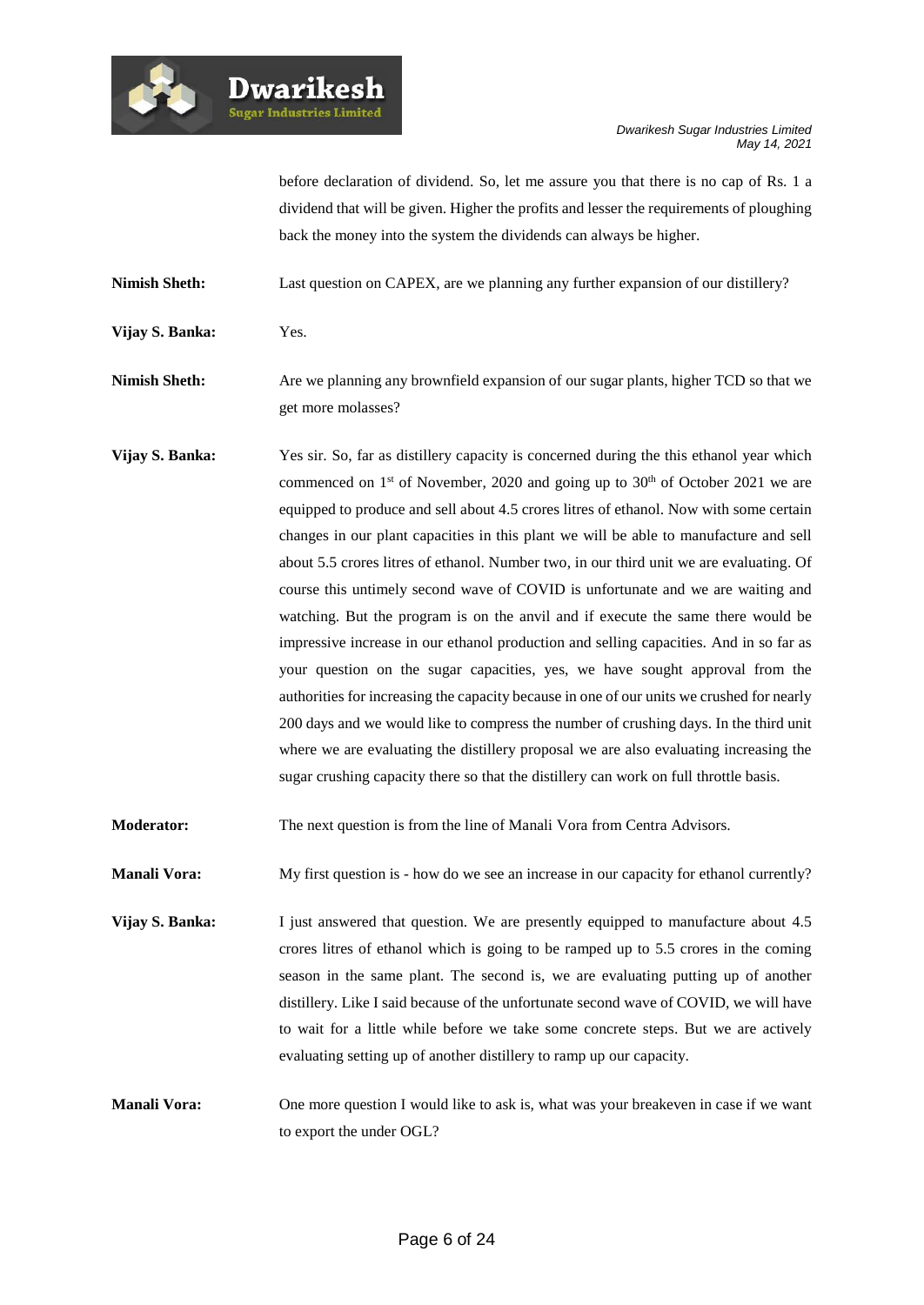| Vijay S. Banka: | It depends, domestically one is realizing the price of Rs. 3300 or so per quintal. It<br>depends on what vision we have, going forward, whether we think this price will go<br>up or it will come down? The advantage in exporting is that you will realize the money<br>quickly, you will liquidate the stocks quickly whereas if you hold onto the stock maybe<br>you will hold it for the next 5-7-8 months whatever it is. Then there are obviously<br>interest costs. So, I am sure if the price is around Rs. 3100 per quintal it is worth looking<br>into it, I mean the ex-factory realization. |
|-----------------|---------------------------------------------------------------------------------------------------------------------------------------------------------------------------------------------------------------------------------------------------------------------------------------------------------------------------------------------------------------------------------------------------------------------------------------------------------------------------------------------------------------------------------------------------------------------------------------------------------|
| Moderator:      | The next question is from the line of Giriraj Daga from KM Visaria Family Trust.                                                                                                                                                                                                                                                                                                                                                                                                                                                                                                                        |
| Giriraj Daga:   | My question is like what kind of volumes are we looking for FY22 in terms of ethanol?                                                                                                                                                                                                                                                                                                                                                                                                                                                                                                                   |
| Vijay S. Banka: | Like I said the existing plant we can do about 4.5 crores in ESY, so we are already in<br>the month of April. Coming ethanol season maybe about 5.5 crores, so if you are<br>talking about FY22, anything upwards of 5 crores is what we are looking at.                                                                                                                                                                                                                                                                                                                                                |
| Giriraj Daga:   | This year we had sold 3.17 crores, right?                                                                                                                                                                                                                                                                                                                                                                                                                                                                                                                                                               |
| Vijay S. Banka: | This year, yes, we had sold, 3.17 crores litres.                                                                                                                                                                                                                                                                                                                                                                                                                                                                                                                                                        |
| Giriraj Daga:   | 3.17 and this our total, industrial alcohol is 5.5 crores?                                                                                                                                                                                                                                                                                                                                                                                                                                                                                                                                              |
| Vijay S. Banka: | It is 4.5 crores litres, but this capacity got created during the financial year. It was not<br>there right from the beginning of the financial year. Now we are at 4.5 crores. We are<br>ramping up the capacity to 5.5 crores from the same plant. Partly we will be<br>manufacturing and selling from 4.5 crores litres capacity and partly from 5.5 crores<br>litres per annum capacity which means upward of 5 crores each is what we think we<br>should be able to sell in FY21-22.                                                                                                               |
| Giriraj Daga:   | Understood, I was just looking at answer like 3.17 crores of ethanol last year and you<br>have a total distillery sale of about 5 crores later. So, that remaining was the alcohol<br>part, ENA and rest is alcohol?                                                                                                                                                                                                                                                                                                                                                                                    |
| Vijay S. Banka: | No.                                                                                                                                                                                                                                                                                                                                                                                                                                                                                                                                                                                                     |
| Giriraj Daga:   | Am I getting it wrong?                                                                                                                                                                                                                                                                                                                                                                                                                                                                                                                                                                                  |
| Vijay S. Banka: | We are manufacturing only ethanol. We did not use our capacity to manufacture ENA.                                                                                                                                                                                                                                                                                                                                                                                                                                                                                                                      |
| Giriraj Daga:   | So, this 3.17 can go to 5 crores.                                                                                                                                                                                                                                                                                                                                                                                                                                                                                                                                                                       |

Dwarikesh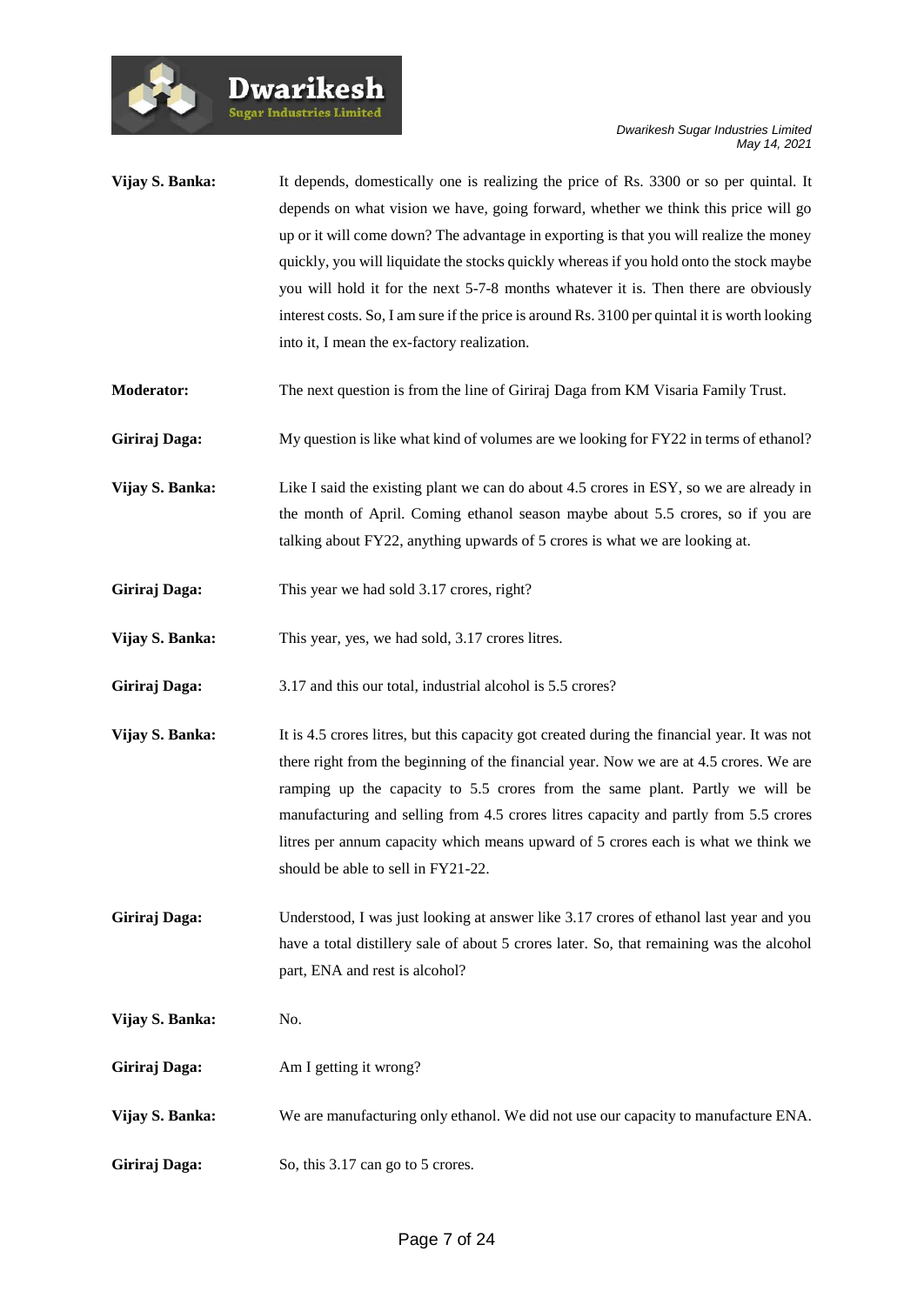



|                       | ethanol.                                                                                                                                                                                                                                                                                                                                                                                                                                                                                                                                                                                     |
|-----------------------|----------------------------------------------------------------------------------------------------------------------------------------------------------------------------------------------------------------------------------------------------------------------------------------------------------------------------------------------------------------------------------------------------------------------------------------------------------------------------------------------------------------------------------------------------------------------------------------------|
| Giriraj Daga:         | And this number will go to 5 crores litres?                                                                                                                                                                                                                                                                                                                                                                                                                                                                                                                                                  |
| Vijay S. Banka:       | 5 crores in FY21-22, yes.                                                                                                                                                                                                                                                                                                                                                                                                                                                                                                                                                                    |
| Giriraj Daga:         | And FY23 can be $(+5.5)$ and unless you double your capacity?                                                                                                                                                                                                                                                                                                                                                                                                                                                                                                                                |
| Vijay S. Banka:       | FY23 is too early. Like I said we are evaluating setting up of another distillery. If it<br>fructifies then obviously the numbers will go up.                                                                                                                                                                                                                                                                                                                                                                                                                                                |
| Giriraj Daga:         | My second question was related to that. When I look at the new capacity, any indication<br>you can give in terms of whether it will be like, as of now the industry is going away<br>the direct sugar syrup also. That is one aspect, new players are also contemplating it<br>combined with the food grain as well as the sugar. Any thoughts on which side you<br>will be tilting towards?                                                                                                                                                                                                 |
| Vijay S. Banka:       | We will be using sugarcane juice and we will be using B-heavy molasses. During<br>season we will try and use sugarcane juice and during off-season we will be using B-<br>heavy molasses and so far as grains is concerned, you see the East and UP, the<br>availability of grains is plentiful whereas in our area where the plant is located, there<br>the availability of grains is not that easy and once we are in the market for purchase of<br>grains the prices of grains will go sky high. So, which is the reason why we cannot be<br>depending on using grains in the off-season. |
| Giriraj Daga:         | Just one clarification that is more of an academic purpose. The direct sugarcane<br>distillery can operate for the 365 days or it can only operate during the sugar season<br>only?                                                                                                                                                                                                                                                                                                                                                                                                          |
| Vijay S. Banka:       | During the season only, although there are some technical studies that are going on to<br>see that if the sugarcane juice can be preserved but even if it is possible to preserve the<br>sugarcane juice, the storage will pose monumental challenges.                                                                                                                                                                                                                                                                                                                                       |
| <b>Moderator:</b>     | The next question is from the line of Sanjay Manyal from ICICI Securities.                                                                                                                                                                                                                                                                                                                                                                                                                                                                                                                   |
| <b>Sanjay Manyal:</b> | Just one question about these 5 crores liters which you have mentioned. We can assume<br>that this entirely will be B-heavy?                                                                                                                                                                                                                                                                                                                                                                                                                                                                 |
| Vijay S. Banka:       | Yes, entirely will be B-heavy.                                                                                                                                                                                                                                                                                                                                                                                                                                                                                                                                                               |

**Vijay S. Banka:** We produced about 308 lakh litres of ethanol and we have sold 317 lakh litres of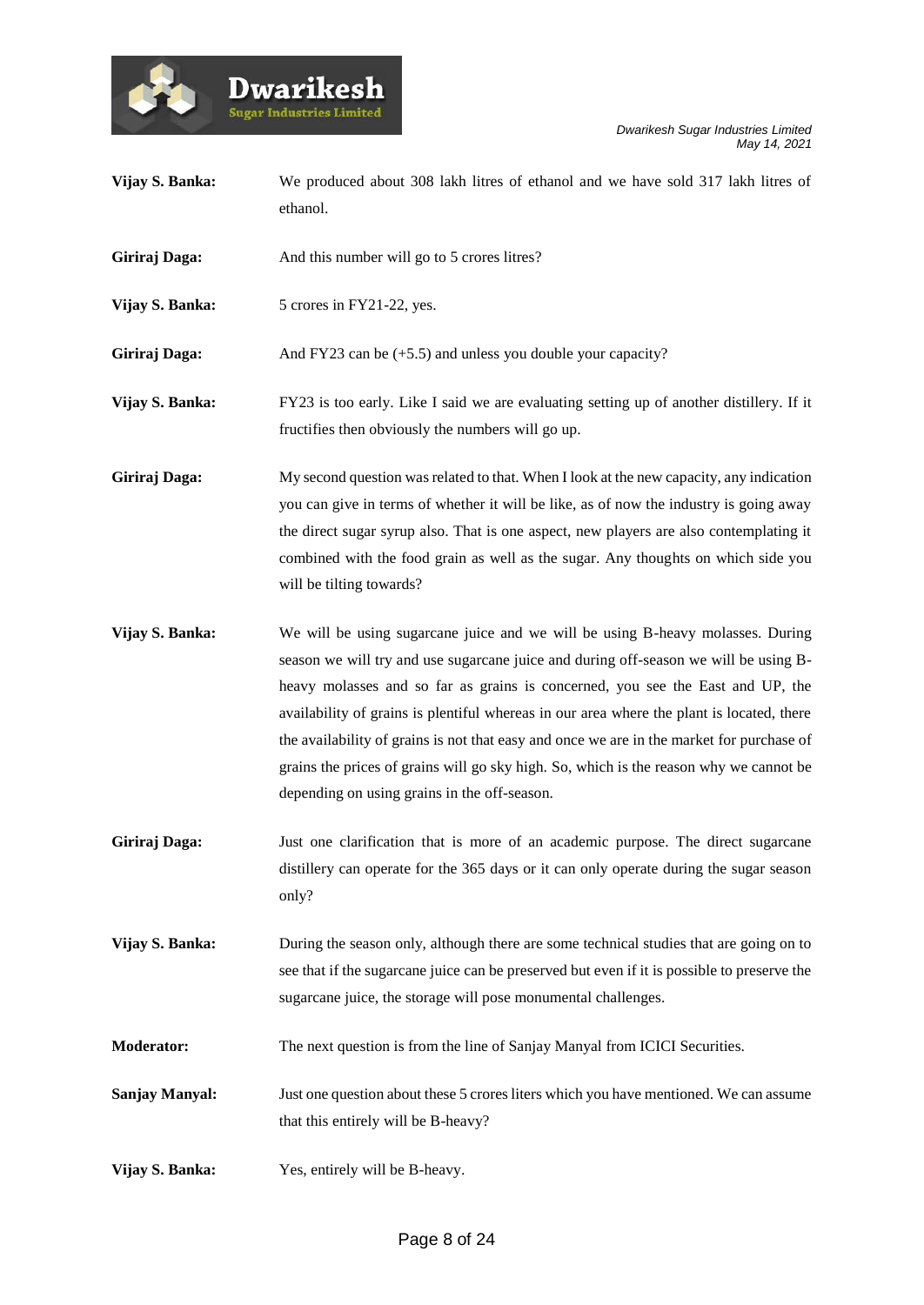**Sanjay Manyal:** Whatever the levy requirement you have, you will be doing through molasses, it is by selling molasses.

**Vijay S. Banka:** Yes, exactly.

.<br>Sugar Industries Limite

**Sanjay Manyal:** Just one thing on the sugar recovery. What exactly is the decline in the sugar recoveries this season or what is expected in the full season, by the time we will end it?

- **Vijay S. Banka:** This year the sugar recovery numbers are very misleading because most of the mills have used B-heavy molasses for manufacturing ethanol. They have generated B-heavy molasses and we also have generated B-heavy molasses in two of our plants. The sugar sacrifice can range from 1.3% to 1.7%-1.75%. Depending upon what kind of sacrifice one takes, that will obviously decide the recovery. Now if you ask about our recovery, we have had a gross recovery of 12.4% in the last crushing season which is season '19- 20. This year our gross recovery should be down by anything between 0.10% and 0.15% which is because of the setback most of us have had during the first phase of the crushing when we were all using the ratoon crop. That drop in the recoveries stays but anyways there has been improvement in the recovery in use of plantation crop. But I am guessing most of the sugar mills will report a drop in the recovery of about 0.1% to 0.15% so far as the gross recovery is concerned. Net recovery becomes irrelevant according to me in these times and what is important is the gross recovery.
- **Sanjay Manyal:** Specifically, about the monthly quota, if I just see in terms of the last month, I know it may not be a very right indication, but we have 2.6 lakhs tons inventory so if I just take out the domestic quota, what can we expect in the next 12 months or say for financial year 2022?
- **Vijay S. Banka:** It is difficult to say. Actually, the formula of the quota was fixed in a manner such that for a couple of months UP sugar mills were impacted. But there has been course correction in the month of May and May quotas are really better for us. When the central government or the Department of Food and Public Distribution is deciding the quota obviously they take into consideration our production numbers as well as our stock numbers. The distribution that is done is a very fair and equitable distribution. We have been getting releases in the range like in this month our releases has been in excess of 3 lakhs quintals per month and we expect such releases to continue in the coming months as well.
- **Sanjay Manyal:** Which means you will still require 370 to 380 thousand tons of exports in the next season as well?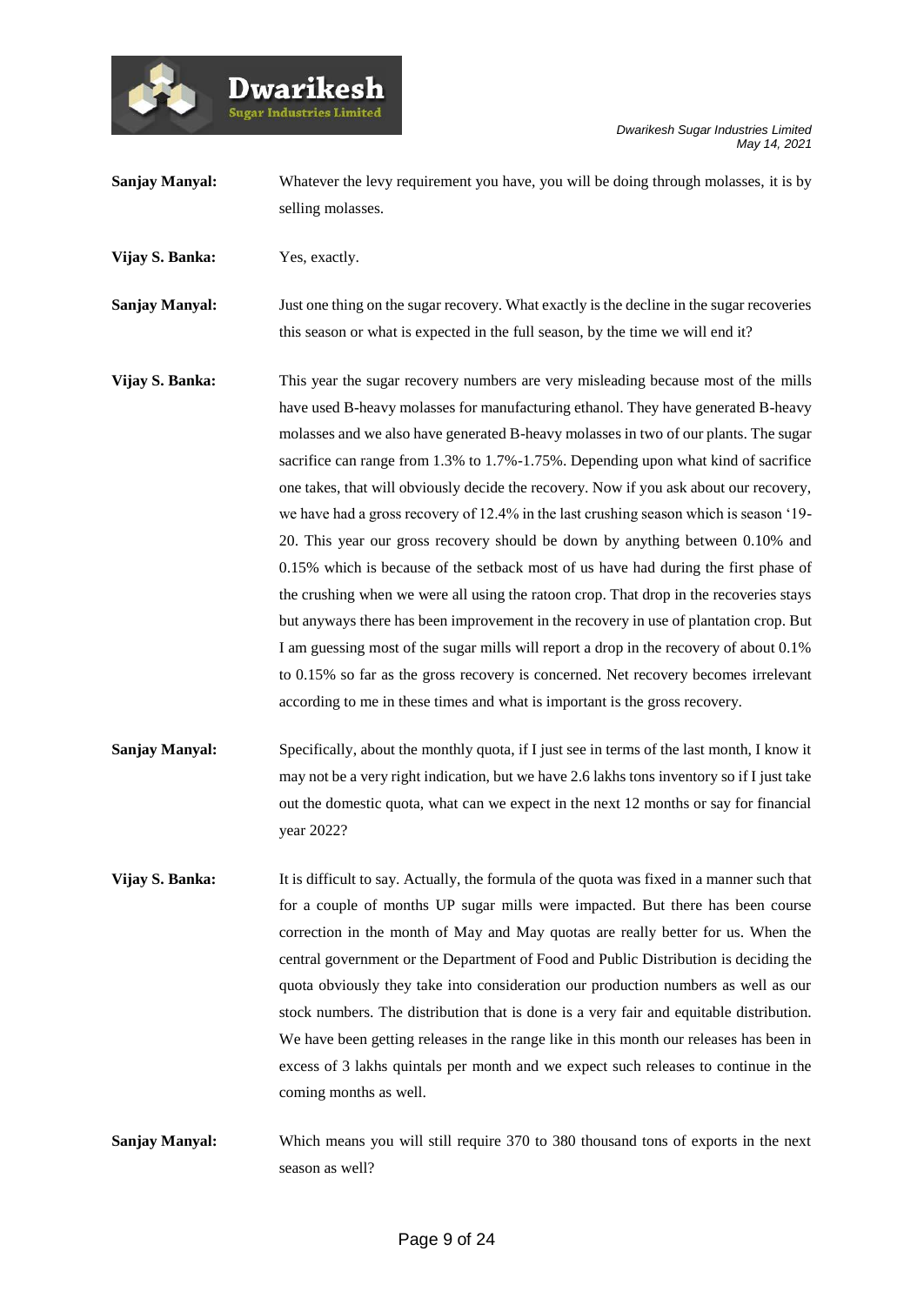**Vijay S. Banka:** Yes, when the exports are announced, we would want to actively participate so that we can liquidate our stock faster and someone had asked me about participation on the OGL platform. Again, we are watchful, we will see what is the price parity and accordingly we will take a call.

**Moderator:** The next question is from the line of Dhvaneet Savla, an Individual Investor.

**Dwarikesh Sugar Industries Limited** 

- **Dhvaneet Savla:** My first question is with regards to the impact of the second wave of COVID virus. I heard that from local restrictions being imposed in UP and has it affected any of our production? As I understand it is an off-season so it might probably not have a big impact. My second question is with regards to can you give us a distribution between how much B-heavy molasses and how much C-heavy molasses we are actually having and thirdly I wanted to know your co-generation front. Is this kind of export around 56W which we are doing? Is it sustainable or it varies season to season?
- **Vijay S. Banka:** To answer your first question, the second wave of COVID unfortunately is spread across the country and its spread in mofussil areas and rural areas as well and we cannot say that UP sugar mills remains unaffected unlike the first wave in which there was minimal impact on the rural area. But since sugar is classified as an essential commodity, so the government provided a support to the industry when the first wave hit the country. There was restriction on the movement of goods etc. but we were exempt, and, in any case, sugarcane was allowed to be transported and allowed it to be crushed also. Similarly during the second wave, our crushing is on. Out of the three units, in one unit, our crushing got over on  $24<sup>th</sup>$  of April. In the other two units our crushing is continuing and should get over anytime between the  $15<sup>th</sup>$  and  $20<sup>th</sup>$  of May. So, the crushing remains uninterrupted. The government is very clear on this because it involves the interest of the farmers so whatever standing crop is there it needs to be harvested and crushed. In so far as the sugar demand is concerned, when the first wave hit the country that time there was some demand disruption. In the second wave we are yet to feel any kind of demand disruption although the market has been slightly subdued, By and large if you ask me yes, COVID has not impacted our industry. What was your second question about?

**Dhvaneet Savla:** With respect to B-heavy molasses and C-heavy molasses.

**Vijay S. Banka:** We have generated B-heavy molasses in two of our units and as a result, we have sacrificed about 34,000 metric tons of sugar production so far in this season vis-à-vis 5300 metric tons of production that we sacrificed in the previous season. We have been using B-heavy molasses. Whatever B-heavy molasses closing stock or of C-heavy we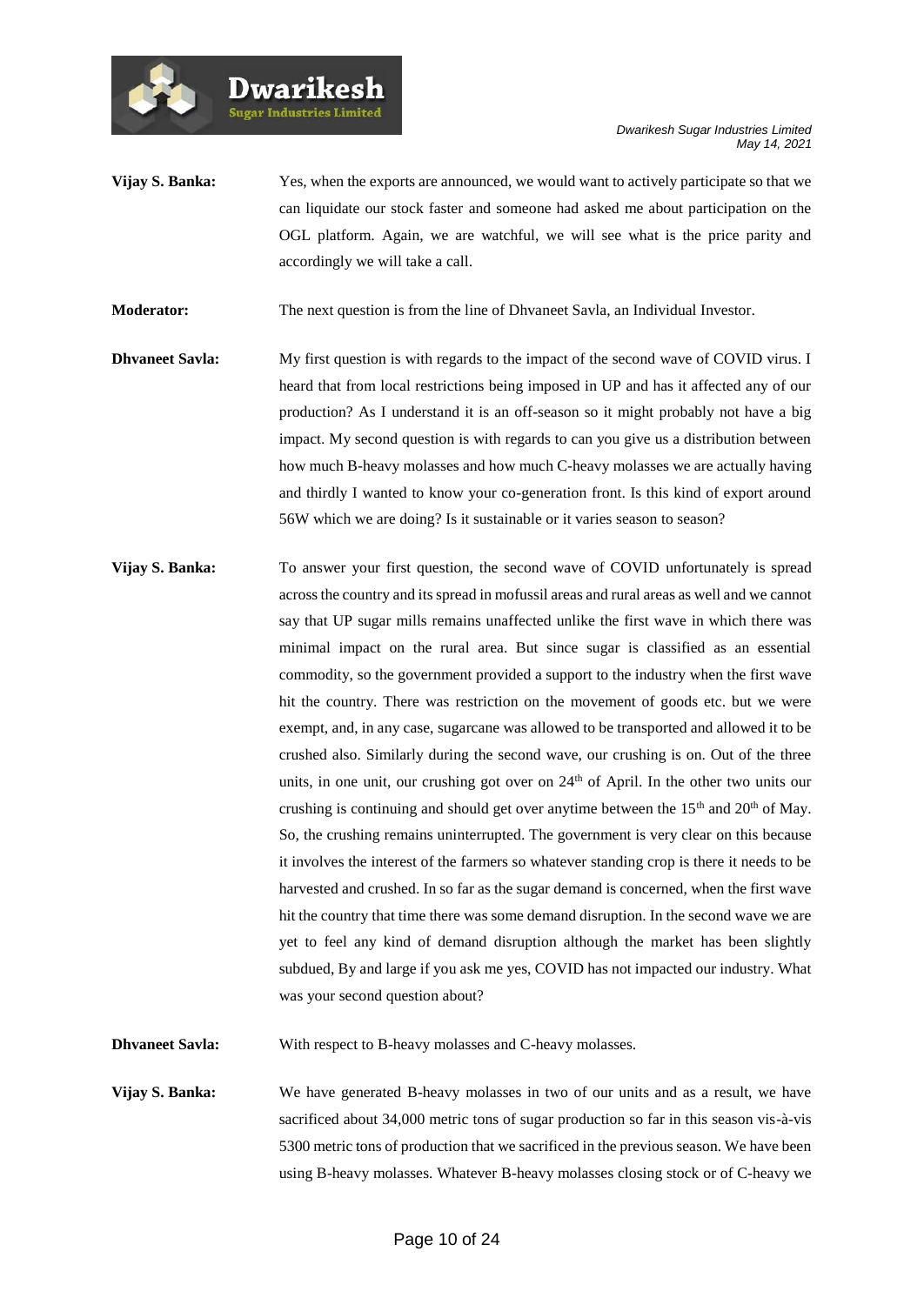

**Dwarikesh** 

have is the normal closing stock, nothing extraordinary, not much. Ethanol off-take again because of the second wave of COVID impact, it is slightly subdued at the moment but is expected to become normal very soon. What was your third question?

- **Dhvaneet Savla:** My third question was actually with regards to, just wanted to understand that in the coming quarter is this kind of momentum which we are having, and is that sustainable?
- **Vijay S. Banka:** Yes, it is sustainable. I would not be able to talk more on quarter-to-quarter basis but yes on an annual basis this momentum is sustainable.
- **Moderator:** The next question is from the line of Ashish Agrawal from Cresita Investments.
- **Ashish Agrawal:** My question is with respect to your, how do you see the ethanol opportunity? You have given some opening remarks but if you could just elaborate on that so your 3 to 5 years vision because there is so much that we are hearing about what the government is planning in terms of 20% blending, then E100. How do you see this space panning out and how do you see the opportunity and how do you see yourself in that opportunity?
- **Vijay S. Banka:** Let me start by saying that yes, the two important problems that were plaguing the industry was one a short-term and another a long-term. The short-term of course is the problem of burgeoning stocks, higher stock levels, problems of liquidation of stock and secondly the continuous high production of sugar because of farmers preference to grow more and more sugarcane, it being a very remunerative crop for them. To address the short-term problems government has embarked upon the export strategy under which last year also they set a target of 6 million tons of export and this year again they set a target of 6 million tons of export which is likely to be successfully completed. This will help moderate the stock levels. So, during the season we are going to produce in the country about 30.5 million tons of sugar and with consumption being 26 million tons there is a surplus stock of 4.5 million tons and with 6 million tons going out, 1.5 million tons of stock levels get moderated. In the coming years with enthusiastic participation of the sugar mills in the Ethanol Blending Program we will see further moderation of stock. Hitherto the conventional system was to use C-heavy molasses and to make ethanol out of that but now we have seen more and more sugar mills generating B-heavy molasses for making ethanol and we are also seeing sugar mills using sugarcane juice directly for making ethanol. Now this is where this program is going to gather momentum in the times to come. Last year we sacrificed 1 million tons of sugar production, this season we expect a sacrifice 2 million tons of sugar production and this number is going to grow bigger and bigger in the times to come such that with more sugar mills participating and taking up the B-heavy molasses route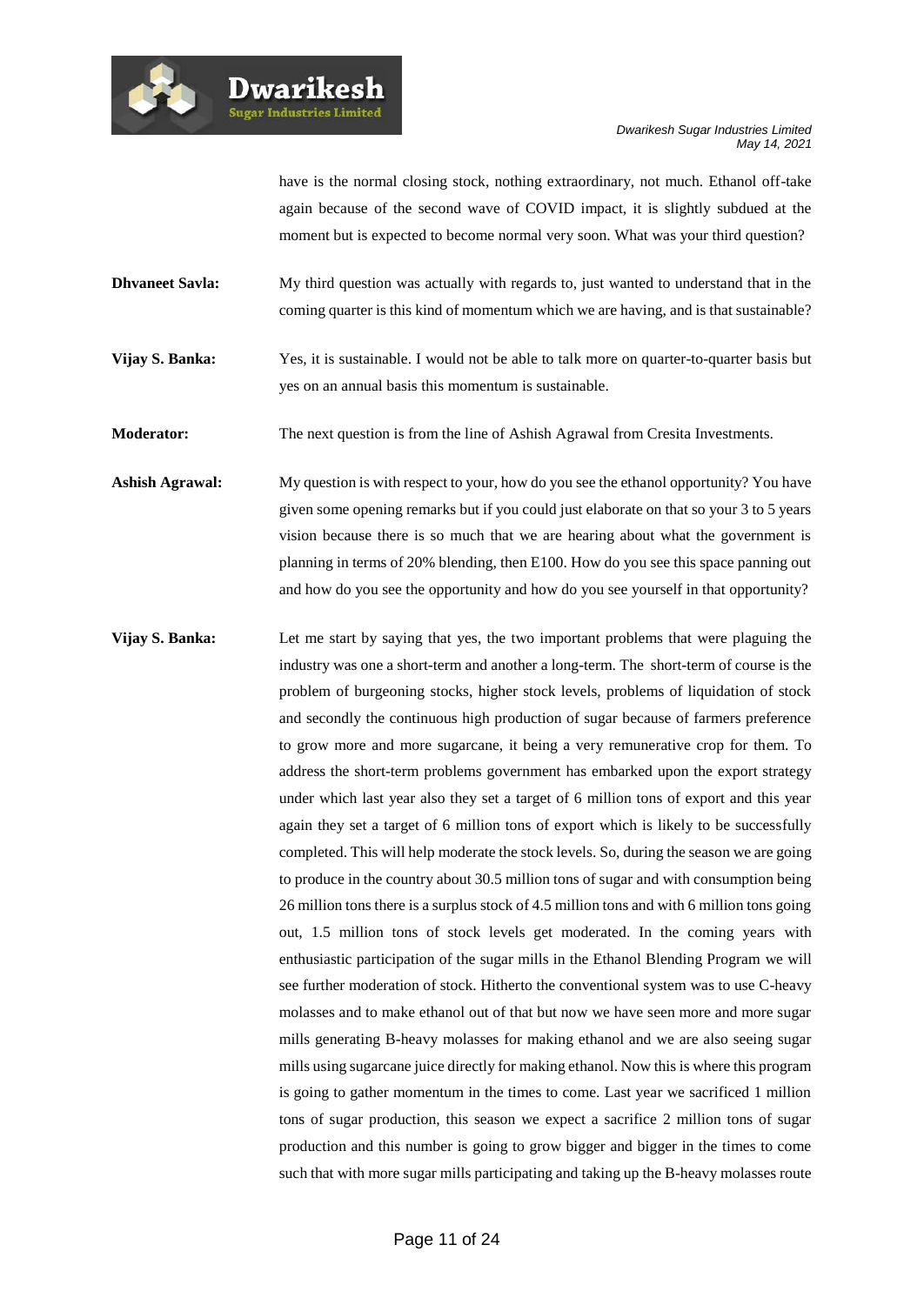and the juice route, one may see in the times, say in the couple of years from now, a sacrifice of about 4 million tons of sugar production. So, which means when this happens there may not be such a dire need to push for the export agenda. Yes there may be a surplus of above 1 million or 2 million tons of sugar and that is how the balance is expected to be restored in the country. Ethanol program is gathering momentum. Presently about 7% ethanol blending is happening, and this number is going to get better and better. Government has already set up a higher target 10% by '22-23. The prices are reasonable for selling ethanol manufactured from B-heavy molasses and for selling ethanol manufactured from juice directly. The ethanol is priced reasonably well. We will see increased participation of sugar mills and hitching the bandwagon. We are also increasing our ethanol production. We will try and sacrifice more sugar, moderate our sugar production. This is how the situation is panning out all across and which is encouraging news for the industry. We are purely seen as a commodity player. Now we have an interesting twist to the story, of the ethanol story. These things are going to get better and better in the times to come and the government is committed to the ethanol blending program for the next 8-10 years at least.

- **Ashish Agrawal:** Other related question is, to drive such a large-scale investment in production of ethanol would require substantial CAPEX. If you can just throw some light on the kind of profitability of an ethanol plant and what does it take to set up a one and kind of payback payments?
- **Vijay S. Banka:** Lot of companies have come forward to expand their footprint in the ethanol space and they are certainly incurring CAPEX. The problem is not so much about the good companies who are able to get the bank finance. The problem is of the companies whose numbers are not very healthy. There again the government has stepped in and has worked out a tripartite mechanism where the oil companies are one of the participants to the agreement, then there is bank and the borrower. They have ringfenced the ethanol collection such that a portion goes to the ethanol manufacturer, a portion goes to the bank towards repayment. This is a very encouraging development. We should see a lot of ethanol capacities coming up here. Also heard there are few companies like Renuka Sugar for example, they have set up sugar mills only to manufacture ethanol and not sugar. Of course, they may have the flexibility to manufacture sugar as well, but their agenda is to manufacture presently only ethanol. You are seeing such encouraging response to the government policy. If you ask me payback period yes, payback period could be anywhere between 4 to 5 years. It all depends what kind of opportunity cost you consider for the molasses.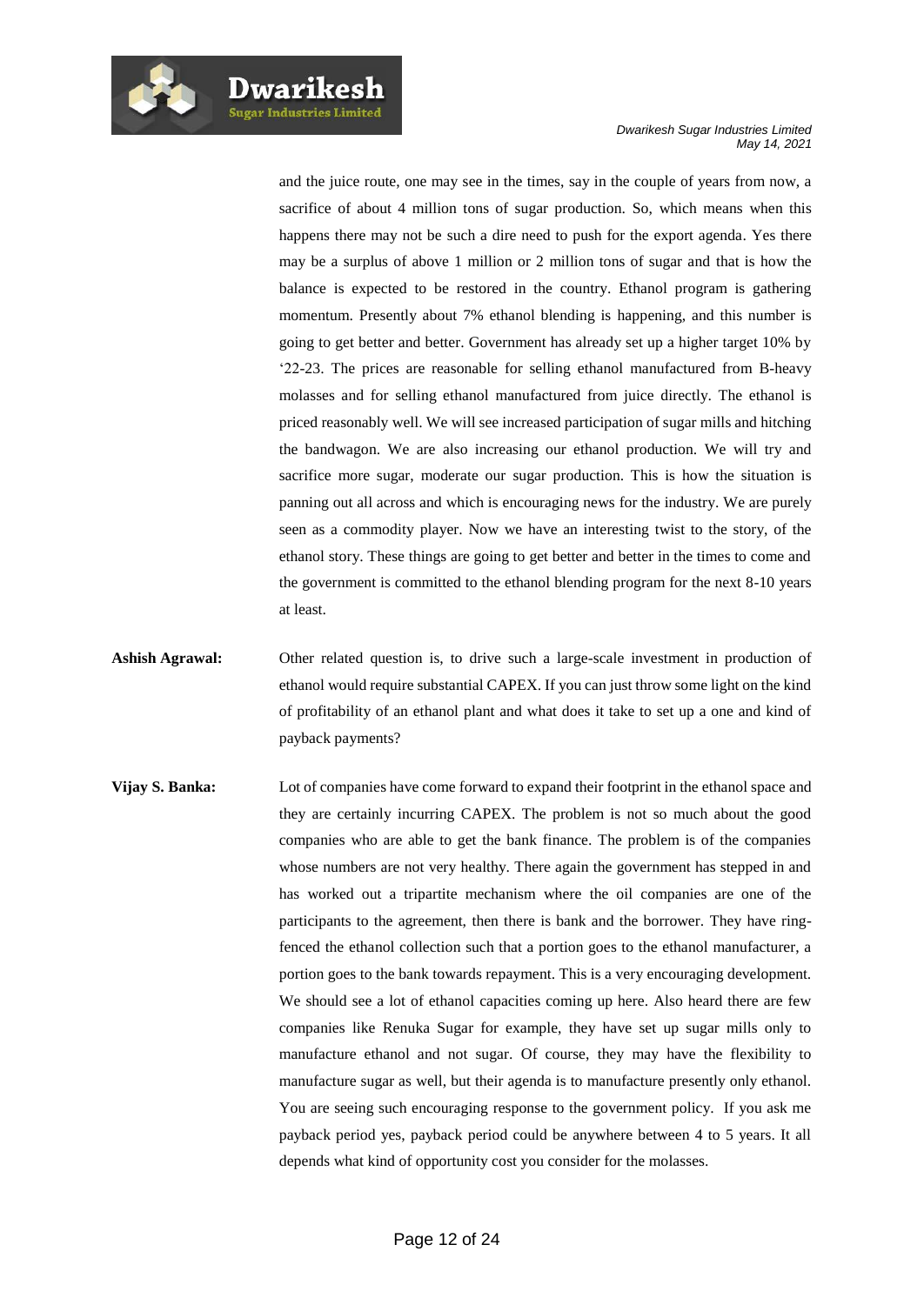

**Moderator:** The next question is from the line of Ankit Sancheti from Kotak Asset Management. **Ankit Sancheti:** Can you share what are the current ex-factory realizations for sugar and how do you see it panning out over next 3-6 months? **Vijay S. Banka:** Ex-factory realization let me go back a little. Ex-factory realization during the last quarter was not very impressive. It was just about Rs. 3150 per quintal or so and not much. Typically, it so happens that when the crushing season is on and when there is lot of production of sugar in Maharashtra, there is always some pressure on the prices because the sugar of Maharashtra finds inroads into the Northern states as well. Having said that, we have now seen improvement in the prices from the month of April onwards. Presently the ex-factory prices are around Rs. 3200 to 3300 per quintal and we see the prices sustaining at these levels, if not improving. **Ankit Sancheti:** Because we were given to understand that ex-factory prices have been inching towards 34, around 3400? **Vijay S. Banka:** What you must have heard is for the refined sugar. Yes, refined sugar is getting sold at a price Rs. 3400 per quintal. There is always a Rs. 80 to 90 per quintal premium for refined sugar. We do not manufacture refined sugar, so our realization is around Rs. 3300 per quintal. Ankit Sancheti: Any specific reason why we do not sell refined sugar? Is there any capacity...? **Vijay S. Banka:** It requires CAPEX. We have not incurred such CAPEX. There are not many mills who are manufacturing refined sugar. **Ankit Sancheti:** I understand that last year you manufactured 3.17 crores, or you sold 3.17 crores liters of ethanol. As per your current capacity you can manufacture and sell around 4.5 crores liters of ethanol in FY22. But I was not able to understand how will this 4.5 is going to be ramped up to 5.5 crores liters of ethanol. Will it require further CAPEX? **Vijay S. Banka:** No, there are some small subtle required in plant needing some CAPEX and there are some governmental approvals that are pending. So, once do the above our capacity will be 5.5 crores. **Ankit Sancheti:** On a steady state our capacity is 5.5 crores liters of ethanol in any given ENA? **Vijay S. Banka:** Yeah, from here onwards or from the month of October so when the new ethanol season commences our capacity in this plant will be 5.5 crores liters per annum.

**Dwarikes** .<br>Sugar Industries Limite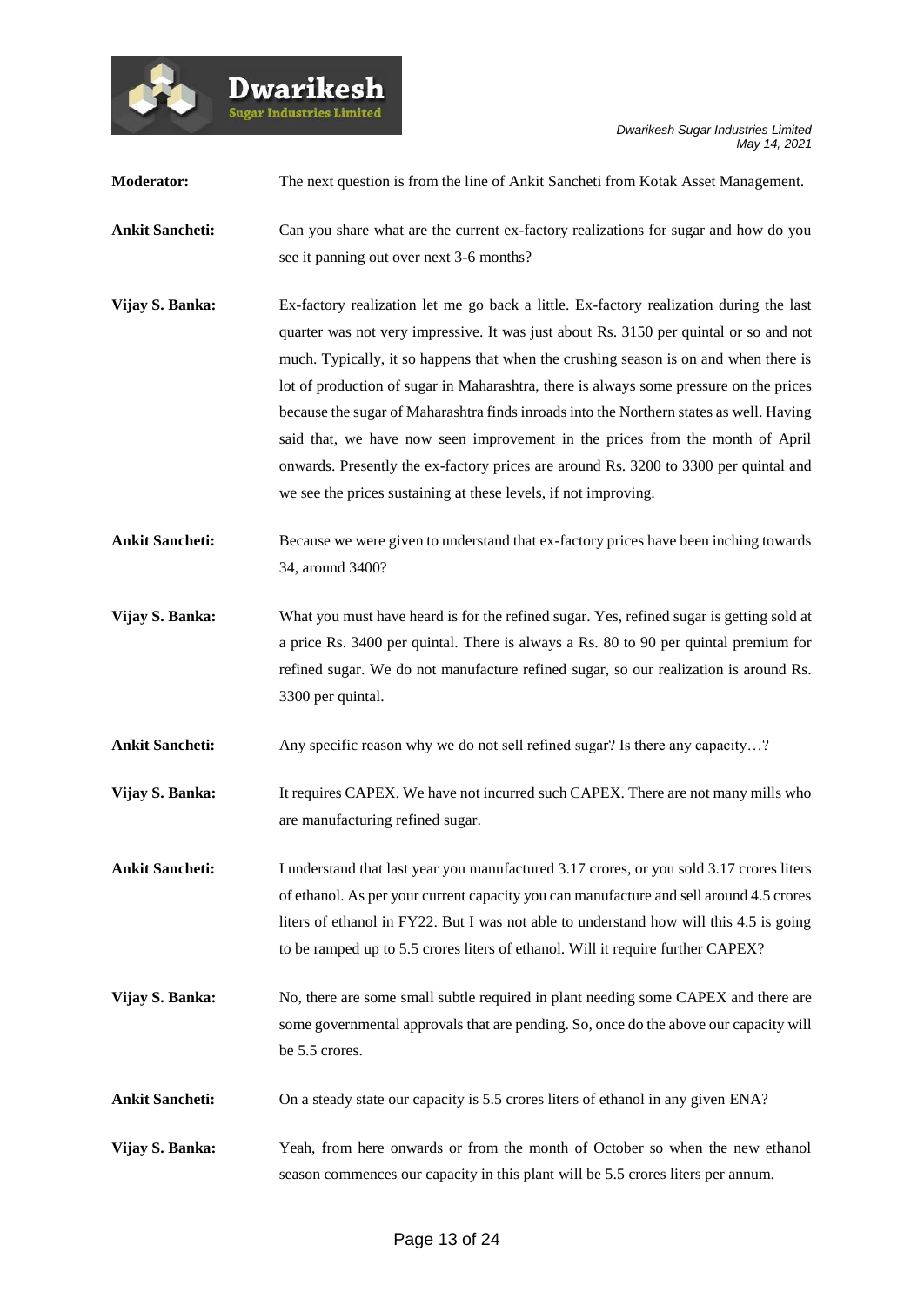

**Dwarikes** .<br>Sugar Industries Limited

**Ankit Sancheti:** You mentioned that for Unit-3, you were looking for more capacity at the sugar also. Can you say what approvals are required?

**Vijay S. Banka:** We need approvals from the central government as well as the state government. Lot of government approvals are required. The reason why we have sought approval is, our plant sometime is operating at or above installed capacity of 7500 TCD. Sometimes we operate beyond 7500 so it is always wiser to have certificate for a higher capacity. Besides there is a saying in the sugar industry that higher the capacity the higher will be the drawl of sugarcane as the sugarcane comes from within the same command. It will be work both ways. However we have not yet evaluated but not much of CAPEX may be required for this process. For example if we have spent Rs. 300 crores at this plant we will not require CAPEX of another Rs. 100 crores. It will not be proportionate.

Ankit Sancheti: Just trying to understand Unit-3 what is the current sugar crushing capacity?

**Vijay S. Banka:** Our total crushing capacity in the first unit is 6500 TCD where we have sought approval to increase to 7500 TCD. The second unit is 7500 TCD and it remains at 7500 TCD and third unit we have capacity of 7500 TCD and we have sought approvals to raise it to 10,000 TCD.

Ankit Sancheti: Typically, these approvals take very long?

**Vijay S. Banka:** Having said that, I must add that it does not mean that we are immediately increasing the capacity. There is no immediate plan to do any increase in the capacity as such.

Ankit Sancheti: But just trying to understand does it take a considerable lead time to get approval from the government?

**Vijay S. Banka:** Yes, at least about 5-6 months it takes.

Ankit Sancheti: It is not that it will take 2-3 years.

**Vijay S. Banka:** No, 5-6 months. There are certain approvals required from the state government. They recommend to the central government. There are of course other related approvals like drawing of the groundwater, effluent etc. these are multiple other approvals that are required.

**Ankit Sancheti:** At this point in time, we are looking or considering increasing capacity in Unit-3. Is that the right understanding? It will happen or not happen.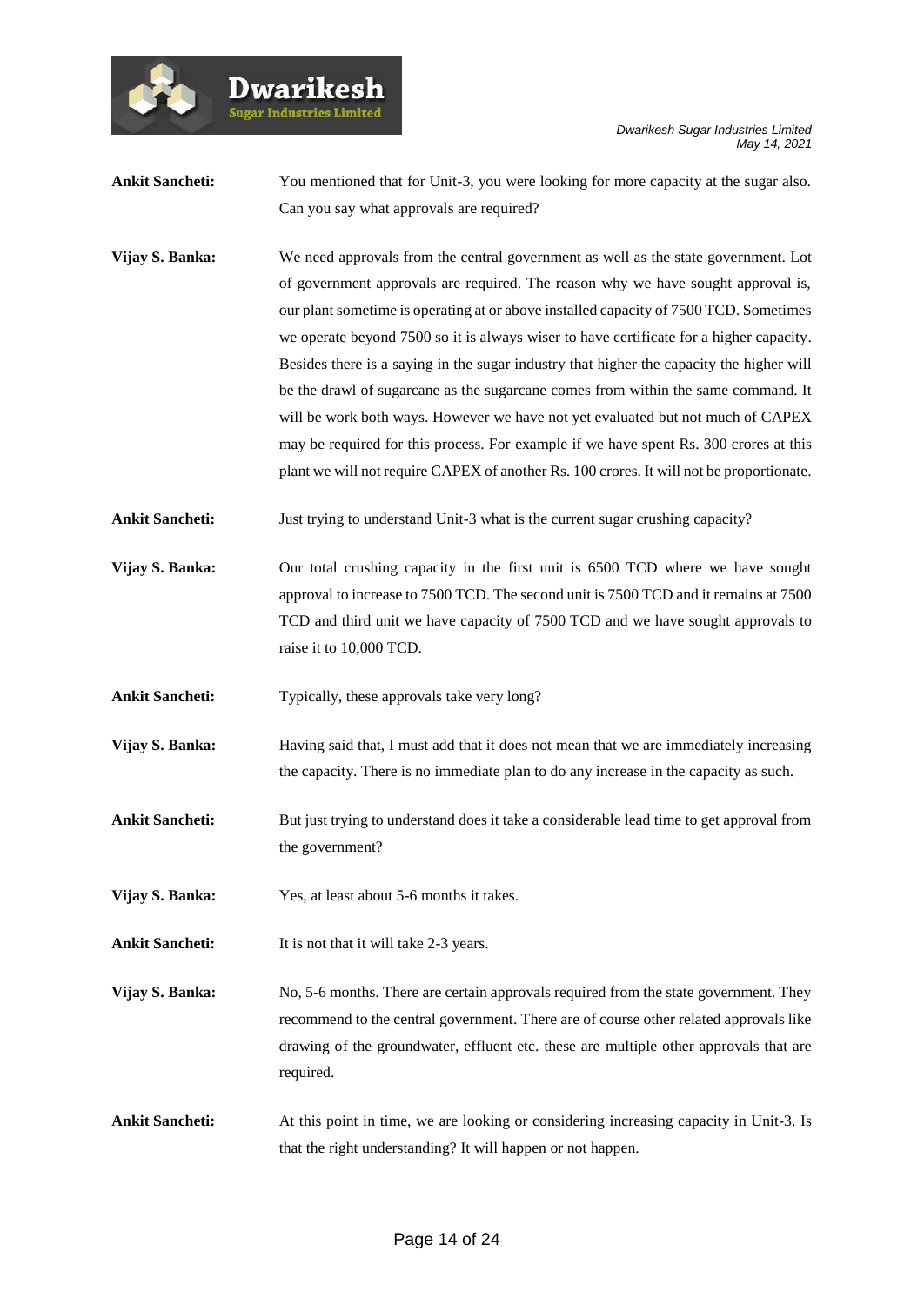



| Vijay S. Banka:        | Not the sugar capacity. We are looking at and are evaluating setting up a distillery at<br>the third unit.                                                                                                                                                                                                                         |
|------------------------|------------------------------------------------------------------------------------------------------------------------------------------------------------------------------------------------------------------------------------------------------------------------------------------------------------------------------------|
| <b>Ankit Sancheti:</b> | What level of distillery can come up at this Unit-3?                                                                                                                                                                                                                                                                               |
| Vijay S. Banka:        | At the present capacity can support a distillery which when juice is used can support a<br>175 KLPD distillery and if B-heavy molasses is used, it can support from 140 KLPD<br>of distillery.                                                                                                                                     |
| <b>Ankit Sancheti:</b> | I was wondering one of your competitors have mentioned that as per existing Excise<br>policy of UP State Government, the sugar mills are not allowed to manufacture ethanol<br>from cane juice. Any thought on that, is it the same view which you have or that is why<br>you are not setting up cane juice that ethanol capacity? |
| Vijay S. Banka:        | Let me clarify, number one there are no competitors in our business. All of us are<br>friends. Number two, it was perhaps allowed in the year 2018, sugar mills are now<br>allowed to use juice as a feedstock for making ethanol.                                                                                                 |
| <b>Ankit Sancheti:</b> | As per you there is no policy changes which are.                                                                                                                                                                                                                                                                                   |
| Vijay S. Banka:        | No policy impediments if juice is used for manufacturing ethanol.                                                                                                                                                                                                                                                                  |
| <b>Ankit Sancheti:</b> | Because they mentioned it in just their call to make                                                                                                                                                                                                                                                                               |
| Vijay S. Banka:        | Sometime ago                                                                                                                                                                                                                                                                                                                       |
| <b>Ankit Sancheti:</b> | Just coming back to Unit-3, 175 KLPD capacity based on C-heavy molasses, how<br>much CAPEX?                                                                                                                                                                                                                                        |
| Vijay S. Banka:        | Based on juice.                                                                                                                                                                                                                                                                                                                    |
| <b>Ankit Sancheti:</b> | Based on juice, how much CAPEX will be required for that?                                                                                                                                                                                                                                                                          |
| Vijay S. Banka:        | If we set it up, it will cost us anything between Rs. 225 to 240 crores.                                                                                                                                                                                                                                                           |
| <b>Ankit Sancheti:</b> | 225-240 crores if we set up with juice-based ethanol and if we set up for B-heavy, it<br>will be similar CAPEX?                                                                                                                                                                                                                    |
| Vijay S. Banka:        | No, let me clarify. There are three kinds of feedstock which can be used in distillery.<br>One is the conventional C-heavy molasses, the second is B-heavy molasses and third<br>is cane juice directly. The constraint or the bottleneck if you ask me is the effluent                                                            |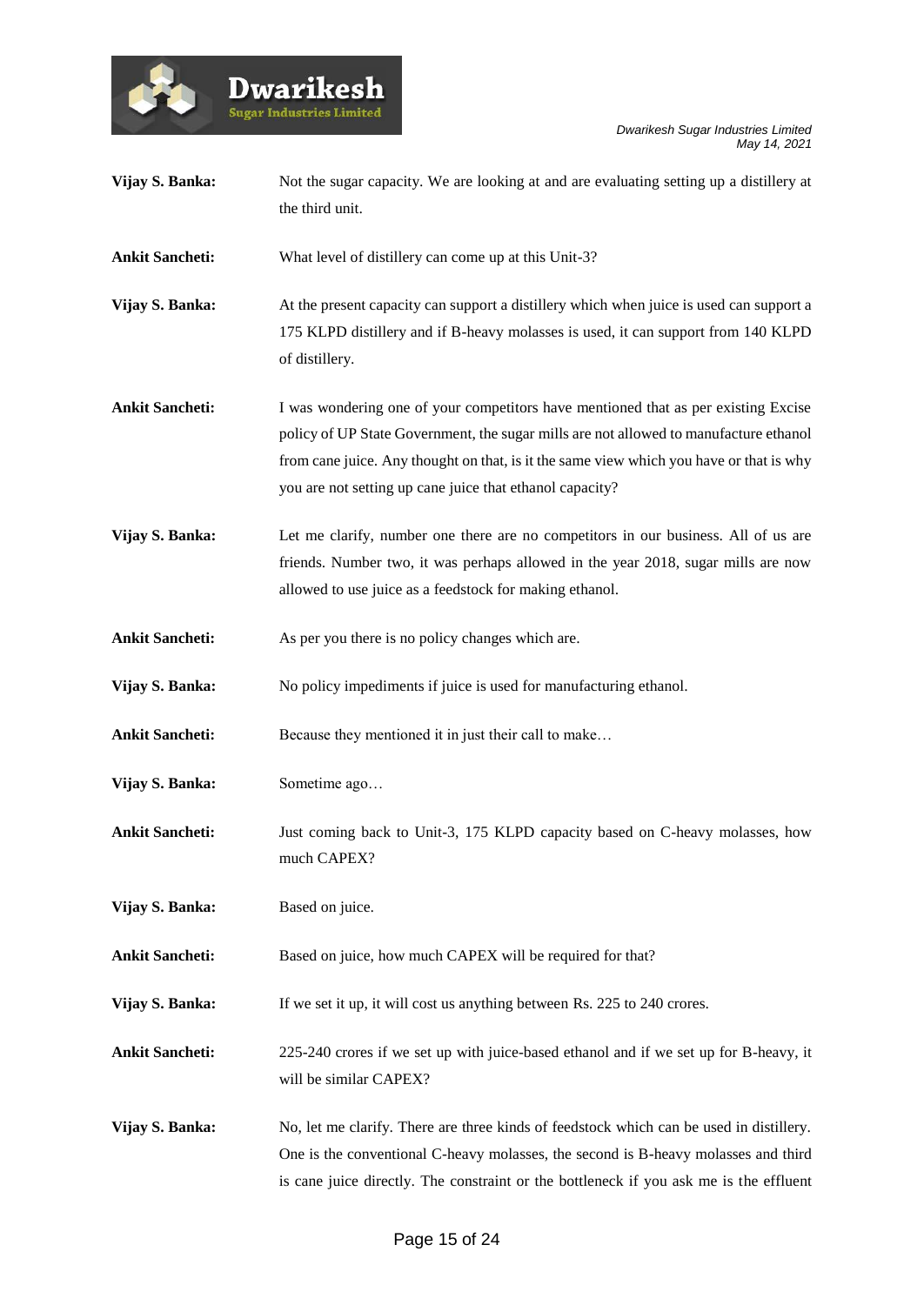treatment facility, the boiler and other utilities. The same utilities or the effluent treatment facility is good enough for 175 KLPD of distillery if based on juice, 140 KLPD of distillery if based on B-heavy molasses and 100 KLPD of distillery if based on C-heavy molasses. What I am trying to say is, if you are using C-heavy molasses, the conventional molasses, its pollutants are toxic, and incineration is a little tedious job. However, when you use B-heavy molasses and for example if you have a 40-ton boiler it can incinerate effluent generated by 130-135 KLPD and if one uses C heavy molasses the same boiler can support effluent generated by only 100 KLPD distillery. You got my point?

- **Ankit Sancheti:** Yes.
- **Vijay S. Banka:** The lead time is about a year or so. Once having decided it may take a year for execution.
- **Ankit Sancheti:** In terms of making finalizing decision on the same, do you think it will take a couple of more quarters?
- **Vijay S. Banka:** We are waiting for this. Second wave of COVID has pushed us a little back. So, we will wait for a couple of months.
- **Ankit Sancheti:** Let us assume if we take a decision by say Diwali of this year, so the capacity is going to be..
- **Vijay S. Banka:** We should be able to catch up the ethanol year '22-23.
- Ankit Sancheti: Next to next sugar season, not this one but next to next sugar season.
- **Vijay S. Banka:** Yes, next season.
- **Moderator:** The next question is from the line of Resham Jain from DSP Investments.
- **Resham Jain:** First is on your comment on exporting under the OGL route. So, above 18.5 cents you think there is a viability of exporting because it is more than the domestic prices. Is that a fair understanding about Rs. 31?
- **Vijay S. Banka:** No, it is definitely not more than the domestic prices. Domestic price is around Rs. 3300 per quintal. If international price is more than 18.5 cents per pound, the ex-factory realization maybe a little about Rs. 3000 per quintal. So, it can then set the thought process on. Then the sugar mills will be compelled to think if they should participate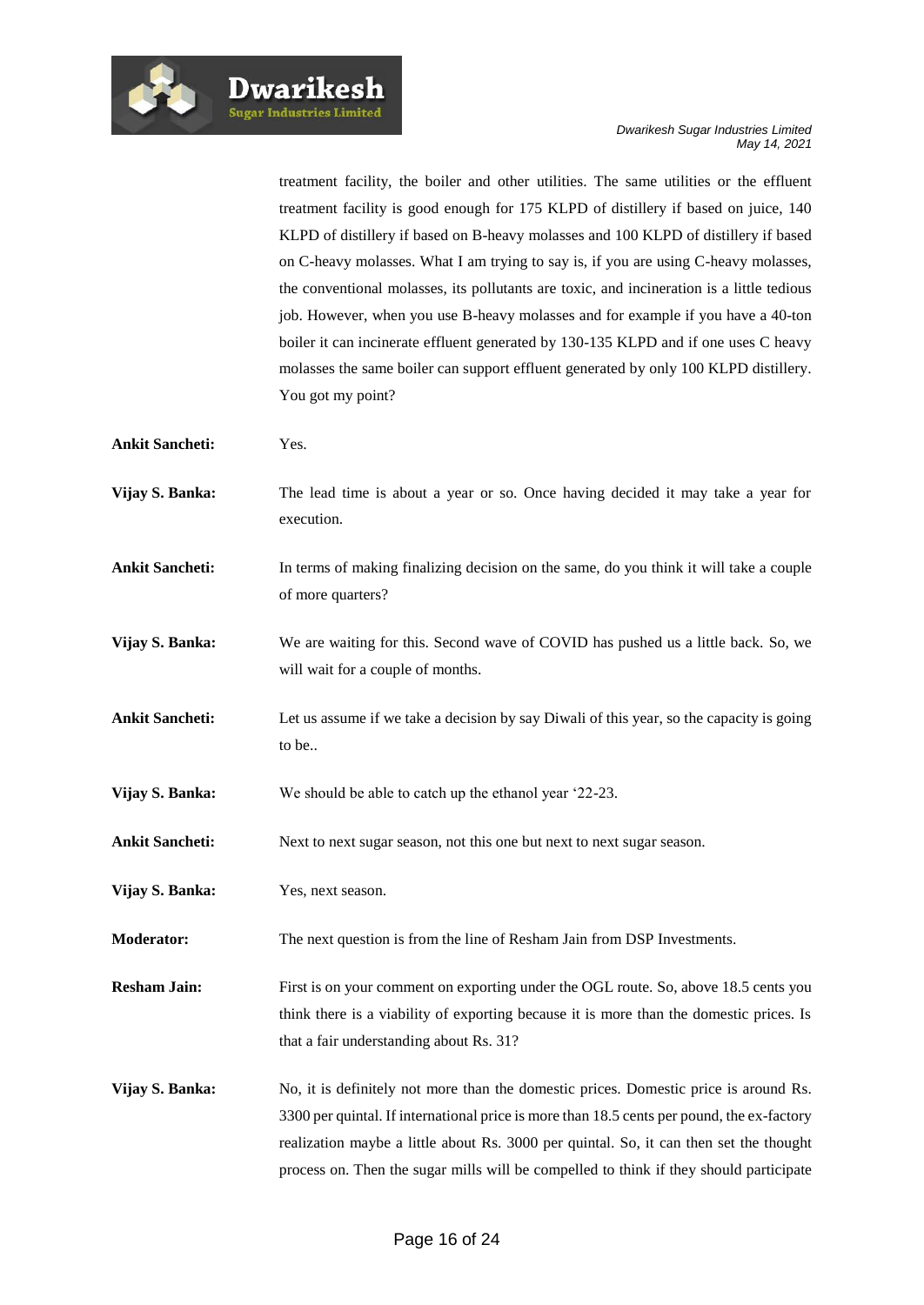or not participate in export. Then the question is if they hold on to the stock and sell as per the monthly release mechanism they one will have to wait for some time before the sugar gets sold. If you export here there is an opportunity to quickly sell, realize the money and liquidate their stocks faster. What I am saying is that 18.5 cents per pound is kind of a threshold when the thought process would get triggered among the sugar mills. I am not saying that there is any equality with respect to the domestic selling prices.

**Resham Jain:** 30 and then just a sacrifice of carrying cost, which is a trade-off.

- **Vijay S. Banka:** Then the sugar mills may perhaps think. I am not saying that they will do it. It is my feeling that sugar mills will start looking at it.
- **Resham Jain:** My second question is on the overall closing stock for the industry. What is the current sense which you are getting on the closing stock for current year?
- **Vijay S. Banka:** We should end up with the closing stock of little above 9 million tons. Our association's initial estimate of sugar production was 30.2 million tons and already we have crossed 30.2 million tons and we might end up with the production of about 30.6 or 30.7 million tons. We may have closing inventory in excess of 9 million tons.
- **Resham Jain:** Given the kind of CAPEX, which is happening on the ethanol side, we will be able to sacrifice another couple of million tons of sugar next year, next sugar season?
- **Vijay S. Banka:** I think the number will be impressive, we have seen a sacrifice over 1-million-ton last year 2 million tons this year and the next year's number would be not a plus 1 million ton, but more according to me.
- **Resham Jain:** What according to you will be the comfortable closing stock because if it moves below a certain threshold also a different kind of measures can be brought in by government. So, what according to you will be the right kind of closing stock for the country, looking at the history?
- **Vijay S. Banka:** Three months stocks should be a comfortable closing stock. Three months consumption is according to me an optimum stock level, which means about 6 to 7 million tons. So, if that happens nobody will lose a sleep, the government is comfortable that there cannot be a runaway increase in the sugar prices. The industry can also be comfortable as there will be no downward pressure on the selling price of sugar.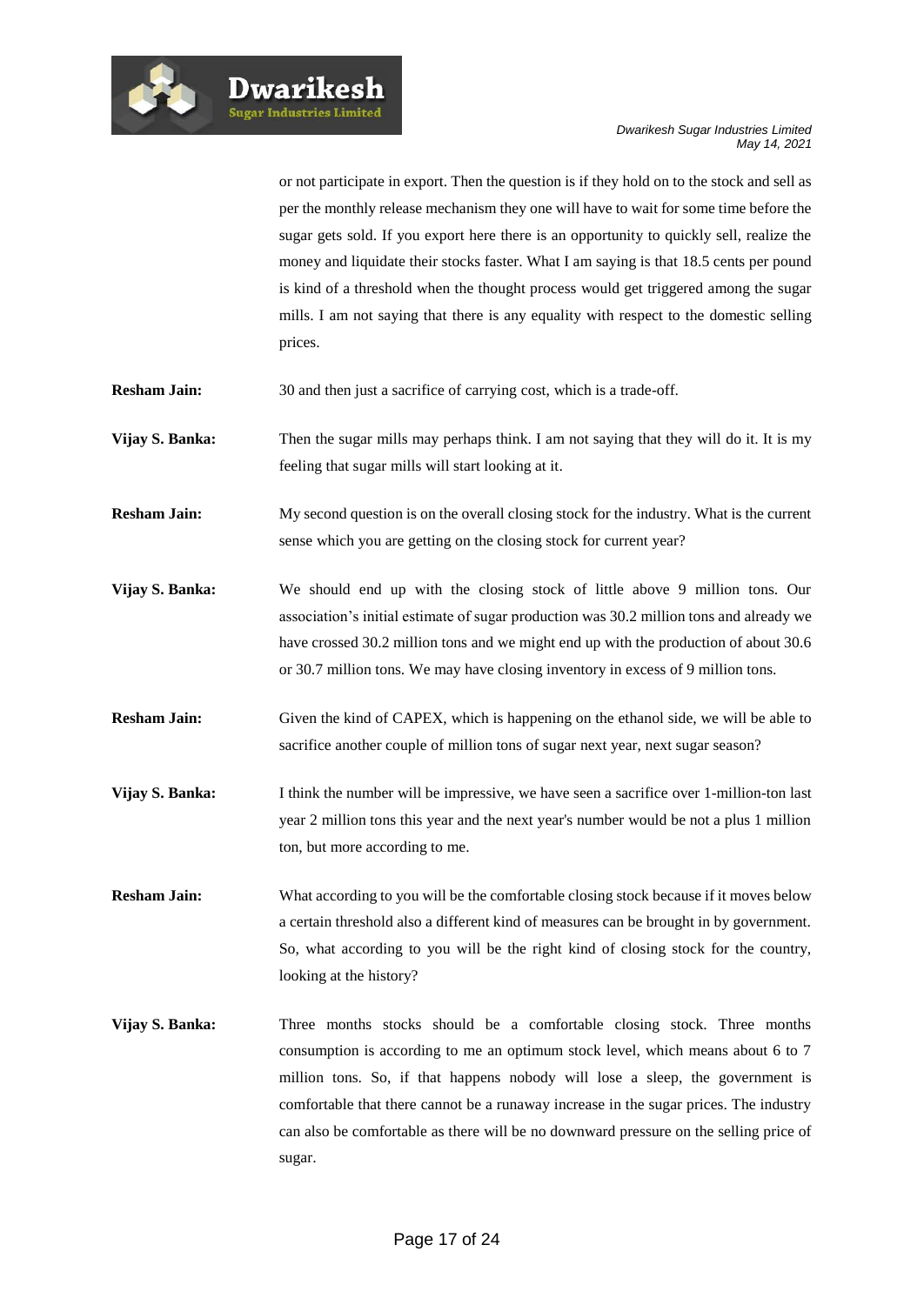*Dwarikesh Sugar Industries Limited May 14, 2021*

**Moderator:** The next question is from the line of Rushabh Doshi from Proinvest Nirmiti Advisors.

**Dwarikes** .<br>Sugar Industries Limite

**Rushabh Doshi:** So, I have three questions. One is more of a bookkeeping question like it is related to those segmental results; I just wanted you to understand how their accounting works for that. My assumption is that while manufacturing ethanol sugarcane is first crushed and is boiled. So, on the expenses related to that before being volatile is there accounted in the sugar segment and the rest of it is accounted in the distillery segment. So, is that assumption, correct?

- **Vijay S. Banka:** The cost incurred at the distillery obviously is loaded on the cost of ethanol manufactured in the distillery. As far as the molasses transfer from sugar mill to the distillery is concerned, it is done on opportunity cost basis. It depends on what is the sugar content and what is the eventual price at which the sugar that has been sacrificed will get sold, so it was a combination of factors not just one factor.
- **Rushabh Doshi:** So, like for the last quarter sugar is not so profitable so compared to ethanol?
- **Vijay S. Banka:** So, the interesting development in this particular quarter has been that whatever molasses that we transferred to the ethanol division, most of it got used. There was very little closing stock of molasses in the distillery segment and whatever ethanol we manufactured most of it got sold which is why you see better performance of the distillery segment. If you ask me a question as to why the margins are lower in sugar segment, sugar prices have not been all that good throughout the year more particularly in the last quarter our realization if you see our presentation has been only marginally above Rs 3100 per quintal and if you take the blended average of sugar sold domestically and sugar exported our realisations are lesser than Rs 3000 a quintal.
- **Rushabh Doshi:** So, let just to conclude all cost for the distillery is reported in that segment one?

**Vijay S. Banka:** All directly attributable distillery costs are reported accordingly.

**Rushabh Doshi:** What is the price differential for exporting for a company who is in the UP comparing to someone doing it in Maharashtra or Karnataka?

**Vijay S. Banka:** No, there is not much of a difference and it is mainly in the transportation cost. For example if we transport our sugar from our plants to let us say port in Kandla, Gujarat we may incur a cost of about Rs 2000 per metric ton, and for somebody from Maharashtra they have many other port options to export. They may be incurring transport cost of Rs 1000 to Rs 1500 per metric ton.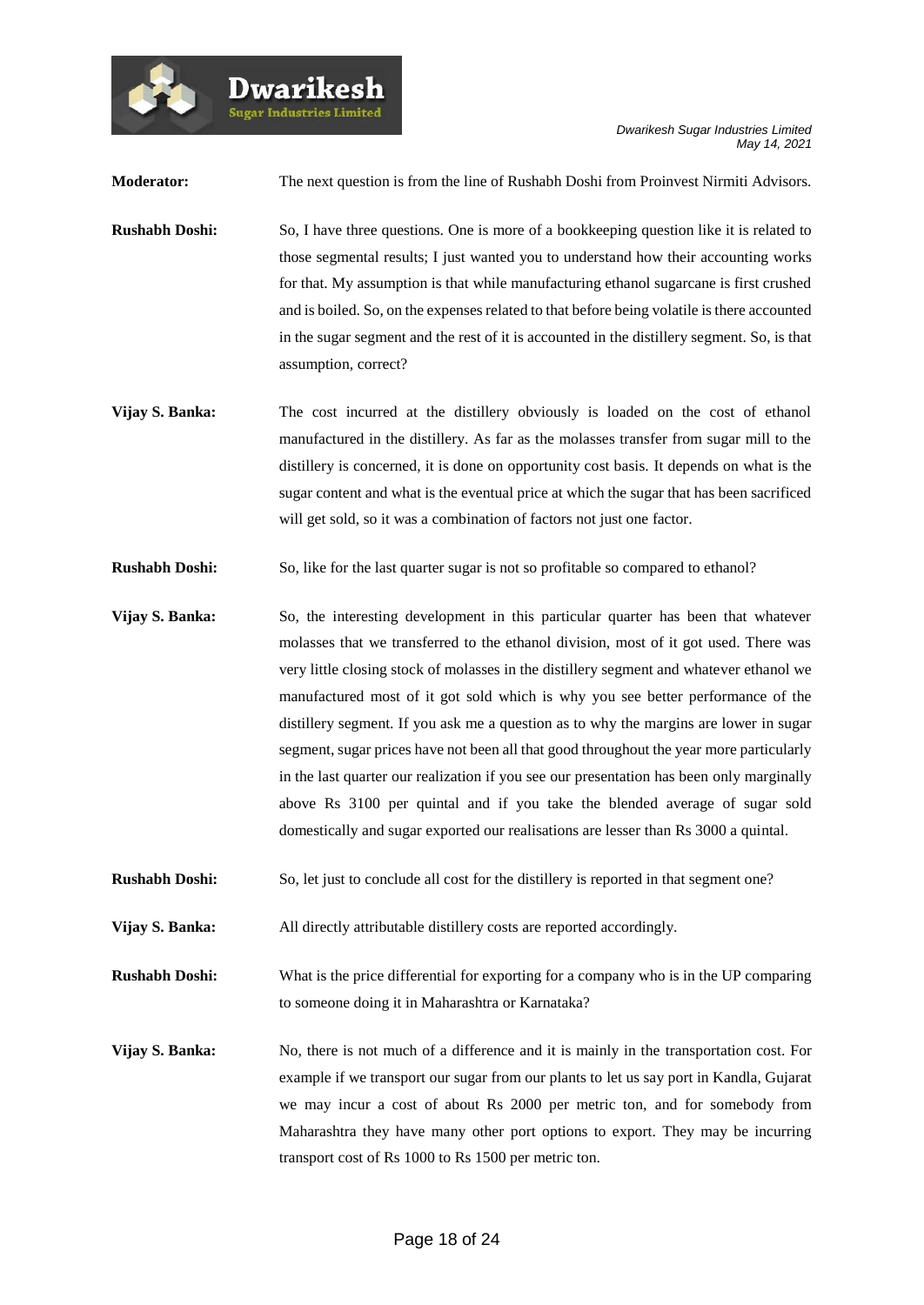**Rushabh Doshi:** My last question is like based on what I have read is that of all the current vehicles running on petrol of blending rate of around 13% to 14% this instance can take of that ethanol levels. But anything above that it would be difficult to use our current in general as there will be some issues with the fuel pump and other gaskets. So, would we have a different blend if we go at 20 levels like it is a different category of a fuel pump? How would it work in the future?

**Sugar Industries Limited** 

**Vijay S. Banka:** Any blending percentage about 20% would require some changes in the vehicle design including fuel pump etc. So as it is for 20% bending we have some distance to go. However the government, the concerned ministries they are all also working with the automobile manufacturers also on this issue that what if one must blend more than 20%. But having said that I must say there are many more years left before we reach that kind of percentage. If you see the Brazilian example, you will find that you can take your vehicle in to a fuel station and ask for whatever fuel that you want. Their vehicles are all on flexi fuel, but yes as you mentioned for beyond 20% blending in India the vehicles are not so far adequately designed.

**Moderator:** The next question is from the line of Mridul Shah from Aamara Capital.

**Mridul Shah:** Just wanted your thoughts on two things with this ethanol blending program coming into full throttle now, how do you see the composition of the three verticals of the sugar sector changing? And the reason why I am asking this is because going forward how can this sugar cycle utilize there has been wide varieties in terms of the upstream downstream. How do you see that normalizing? And with respect to there was some regulations that from 2023 the subsidies which are allowed for exports that would be removed. I think PM Modi had also gone on to record to say that we will be pulling out subsidies, so any thoughts on both these things from your end?

**Vijay S. Banka:** I will answer your second question first. Yes, there are some constraints in so far as subsidizing exports beyond 2023. Up to 2023 we are still a developing nation. So until 2023 the government can perhaps encourage the export by offering subsidies etc. So, with 2023 in mind the way we are going ahead is that we are trying to moderate our sugar production and increase our ethanol production. So, as I had mentioned a little while ago the sacrifice of sugar of 2 million tons should go up to 4.5 to 5 million tons about 2023 and if it happens it is very good. If the production and consumption level almost are similar and if at all there is a need to export, the need is not very high. If we are not in the export market maybe the international fuel prices will also stay put at reasonable levels and so also the domestic prices.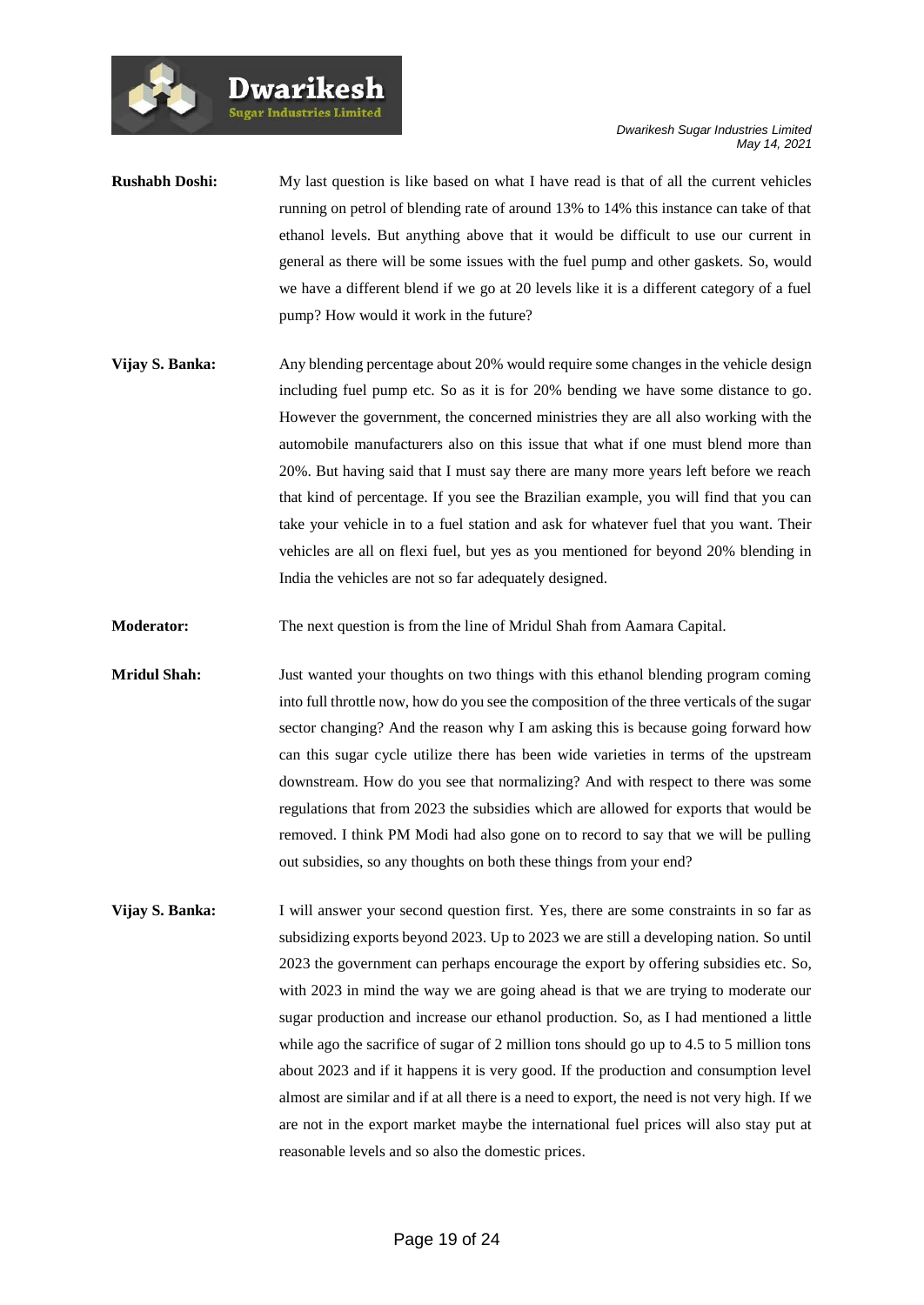**Dwarikesh** .<br>Sugar Industries Limited

In the times to come we will see moderation of sugar production and increase ethanol production. With moderation of sugar production I do not see so much of downward pressure on the selling prices of sugar. Maybe there will be no need for a monthly relay mechanism as well; maybe there will be no need for the MSP support that the government is extending. So, as and when that happens there will be healthy profits also from the sugar segments and distillery segment in any case is expected to be good for the sugar companies and sustain at better levels in the times to come. Power segment, yes, we are on the defensive bet as there is nothing significant or better can be expected to happen. For sugar segment working which is rather subdued for most of us should get better once the stock levels of sugar become reasonable and we should not thereafter see any downward pressure on the selling price of sugar.

**Moderator:** The next question is from the line of Deepak Poddar from Sapphire Capital.

- **Deepak Poddar:** Just wanted to understand now given your sacrificing sugar production and ethanol is in a high group, so how do you see the revenue share of ethanol in overall scheme of things in maybe next 2 to 3 years?
- **Vijay S. Banka:** No, sugar will continue to be a dominant segment and there is no doubt about it. Even in the year that has gone by our sugar segment revenues almost 80% of the total revenue. I have not examined how much low the contribution from the sugar segment can go but I do not see it immediately going below the levels of 70% or so. Distillery segment yes, it can get better and in the distillery segment the advantage is that the margins are so much better there as compared to the sugar segment. But sugar segment will continue to be dominant segment. Let me give you our example, we will be crushing about 375 lakh quintals of sugarcane this season and will be generating Bheavy molasses in two of our units and will be sacrificing sugar production of about 34000 metric tons. Which is less than 10% of our production. But yes, these numbers can undergo radical changes but, in any case, sugar segment will continue to be a dominant segment in the times to come.
- **Deepak Poddar:** In terms of a distillery margins like 40%-41%, now when the focus is on distillery production overall for the most of the sugar mills. So, how do you see that emerging trend in the ethanol segment from this 40%?
- **Vijay S. Banka:** No, it is not, I do not think it is 40% but if 30% to 40% varies from company to company and the way they price the transfer of B-heavy molasses or the sugar cane juice. These margins are sustainable. I do not see there to be any problem.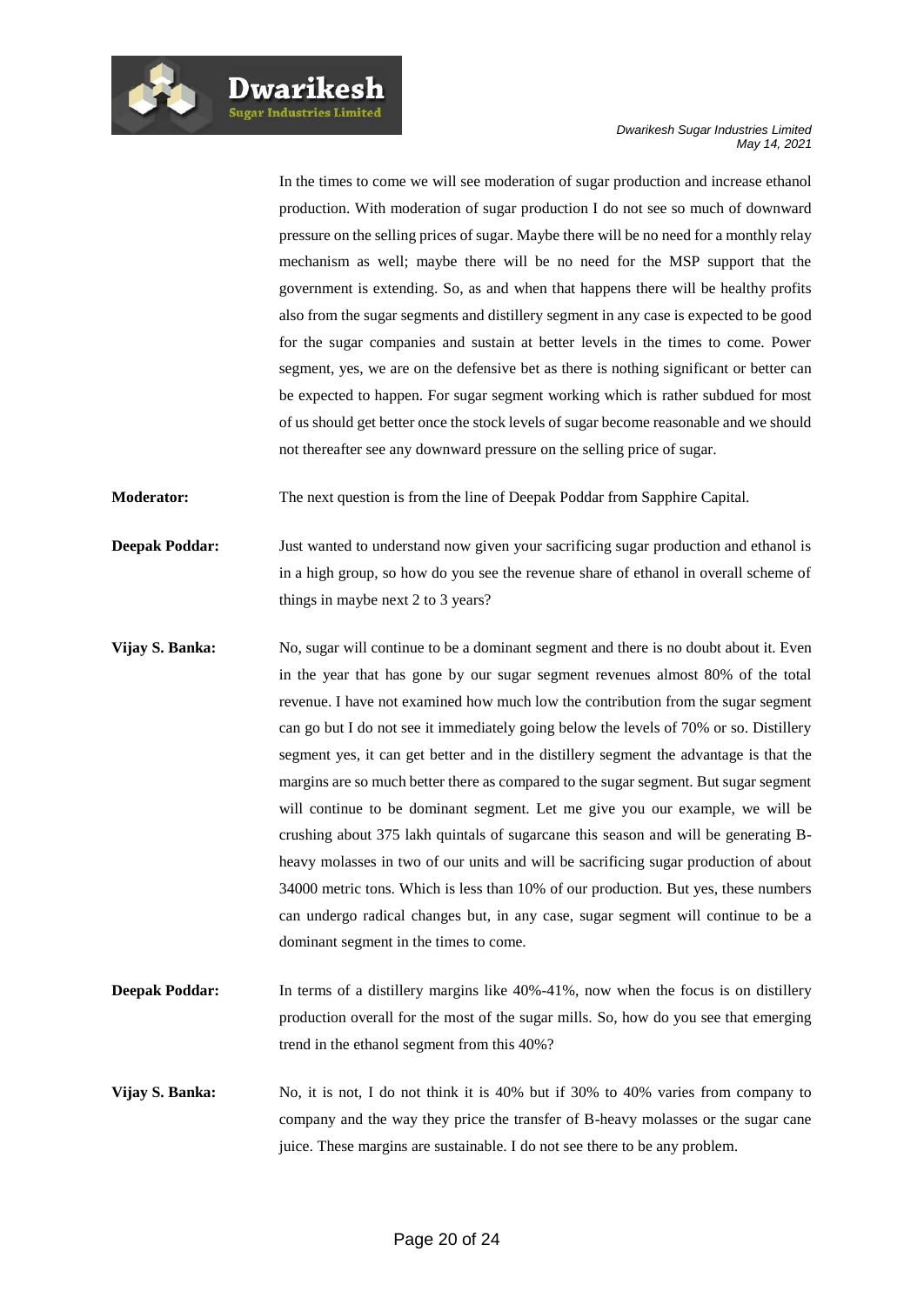

- **Deepak Poddar:** Do you see also because there is a shift of processing from sugar towards a low towards ethanol as you were talking about the sacrifice overall in the industry, the margin that is 2.5% in the sugar segment. So, what is the scope there in terms of increment in that?
- **Vijay S. Banka:** That is what I was answering a little while ago. Now the sugar prices are sustaining because of government support, because of MSP and because of monthly release mechanism. All that is being done by Government because we are still carrying overhang of stocks. So, once the overhang of stock is diminished and once the level comes down then there will not be so much of pressure on the selling price of sugar and that is when you will see some decent margins coming from the sugar segment
- **Moderator:** The next question is from the line of Dhwanil Shah from I-Wealth Management.
- **Dhwanil Shah:** I had couple of questions. First was on the B-heavy molasses part, so what was the quantum this year with it?
- **Vijay S. Banka:** In two of our units where we expect to crush about 2.5 crore quintals of sugarcane. So, the B heavy molasses generation is typically is 6% which means about 15 lakh quintals which can support production of 4.5 crore litres of ethanol.
- **Dhwanil Shah:** So, this year close to 3 crore liter we sold, out of that how much will be the B-heavy?
- **Vijay S. Banka:** I do not have the exact number, but whatever we sold in the first two quarters was all that we made from C-heavy molasses. In the third quarter a very paltry quantity that we sold was C-heavy molasses, rest from B-heavy molasses and in the fourth quarter everything that we sold was made from B-heavy molasses.
- **Dhwanil Shah:** What was the recovery rate this year?

**Dwarikesh** .<br>Sugar Industries Limited

- **Vijay S. Banka:** The recovery rates have been lower this year. When the sugar mills are making ethanol by generating B-heavy molasses the net recovery rates are irrelevant. They do not offer any kind of comparison. So, gross recovery rates are what one must see. So, last season our gross recovery it was 12.4% across three units. This year our recovery rate should be lower we are yet to conclude our season and we are yet to work out our final recovery rates, but I think it should lower by at least about 10 to 15 basis points.
- **Dhwanil Shah:** And just wanted to understand further on the segment calculation, because as you also said into the earlier participant question you were replying to that because of the different pricing, different accounting the segment profitability changes. So, now if I am just seeing yearly and I am taking a 2–3-year view so in terms of gross margin or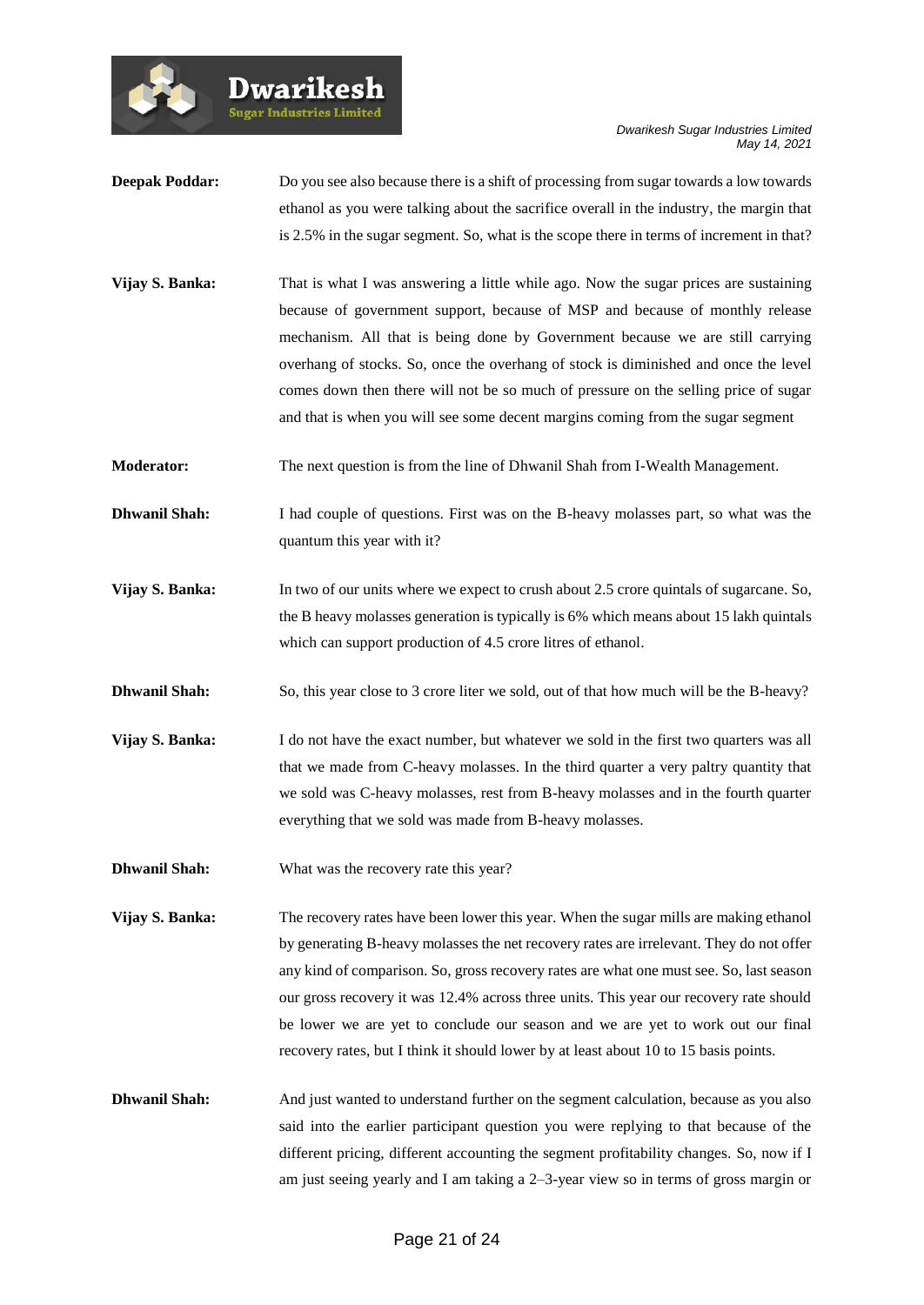

EBITDA margin can you just help me to understand that how directionally will we be going ahead from here?

**Vijay S. Banka:** I think whatever margins we are getting in the distillery segments, these margins are sustainable. If at all they come down, they come down marginally because of the adjustment on account of the transfer pricing. Otherwise, these margins are sustainable. In the power segment I do not see any of the margins undergoing a radical change as such. So, for as sugar segment is concerned as I mentioned if the sugar prices are better, if the sugar production is moderated, if there is no pressure on the selling price of sugar we should see some improvement in the margins of the sugar segment.

**Dhwanil Shah:** Just to sum this up, last 2-3 years whatever we saw directionally we should be heading towards better profitability in terms of our margins?

**Vijay S. Banka:** Yes, I agree with you.

**Dwarikesl** .<br>Sugar Industries Limite

**Dhwanil Shah:** With the Brazil a lot of news about sugar crushing cane has been dropped by 30% to 35% there because of the bad weather and even the ethanol prices globally are surging. So, does that have any impact on us and overall, our ethanol prices are fixed right?

**Vijay S. Banka:** No, it does impact because there is lesser production of sugar in Brazil. The international prices of sugar firmed up and that has helped in the quick contracting of the export target that the government has set. Since the margins have been better the mills have been in a better position to contract the export sales as export parity is good if we consider the subsidy of Rs 6000 a metric ton. There is a possibility that the things may not have been so viable if the international prices were lower. Higher International prices support the export program and also has sentimental impact on the domestic selling price of sugar. So they do help the domestic sugar industry.

**Moderator:** The last question is from the line of Anshul Sehgal from Kotak PMS.

**Anshul Sehgal:** My question is that the existing inventory growth in the industry being high which is leading to sugar prices not going up, first is what are the inventory levels today and secondly at what inventory levels would the industry is comfortable? And given that ethanol prices are already rising, and cane is being kind of rotate through upwards ethanol production, by when do you estimate that inventory levels in industry will be trickle down to whole equilibrium?

**Vijay S. Banka:** Presently it is all about perception. If there is a perception that the stock levels are going to be high the pricing accordingly start behaving. The closing inventory levels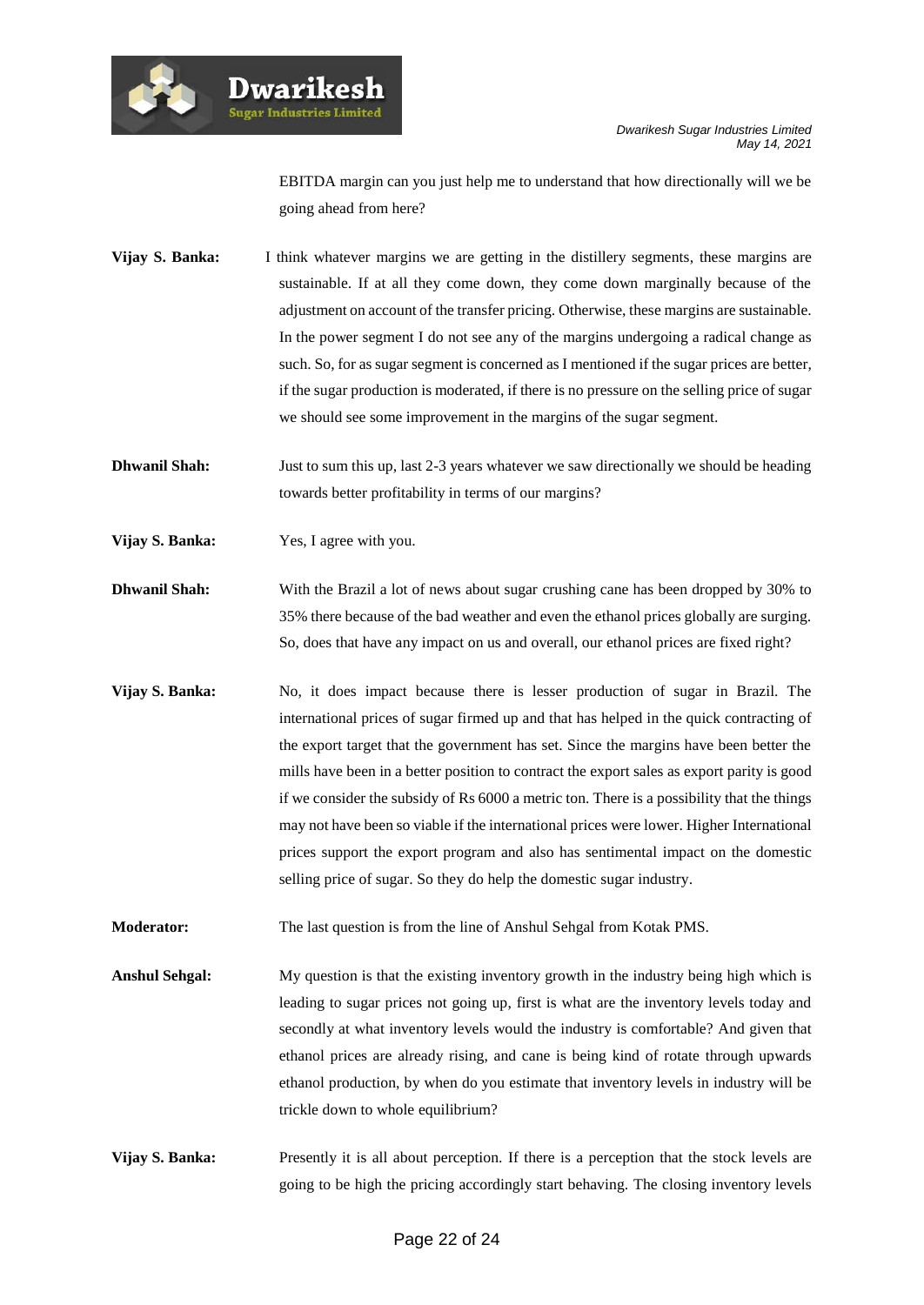for season 2021 is expected to be about 9 million tons. According to me our inventory level 6 to 7 million tons should be comfortable both for the government and for the industry. For the government because there will be not so worried that there can be a sudden or unexpected shortage in the sugar mill in the country and that there is enough supply sugar in the pipeline and for the industry because there will be no undue pressure on them to panics sell the sugar. So 6 to 7 million tons according to me is a comfortable level, though some may say that the country manage with the closing inventory of 5 million tons as well. At these levels I think both industry and the government should be comfortable and then we can see some healthy margins accruing in the sugar segment.

- **Anshul Saigal:** In your assessment given the way ethanol production is going up by when should we be able to reach that level in the next 2 years?
- **Vijay S. Banka:** Yes, that is what we all are targeting because beyond 2023 subsidizing export will be difficult according as the WTO norms coming into place. I think there is a sense of urgency both on the part of the government as well as on the part of the industry to see that more of sugar is sacrificed, more sugar production moderated and more ethanol is produced. As far as ethanol is concerned there is absolutely no paucity of demand because we have only reached certain percentage level and we can always strive for higher percentage. There is this urgency as collectively we are trying to address this problem and that before 2023 we should moderate our stock levels of sugar
- Anshul Saigal: For the industry in the next two years by FY23 should we be producing ethanol 8 crore litres?
- **Vijay S. Banka:** No, 8 crore litres is a very small quantity you are talking, even one company can offer that much. I think you are talking about 800 crore litres and yes I think it is possible
- **Moderator:** Thank you. I would now like to hand the conference over to Mr. Vijay Banka for closing comments.
- **Vijay S. Banka:** Thank you friends for your presence and participation in the conference. It has been very encouraging. Your active participation and your probing questions they help us in improvise our working. I must express our gratitude to you all for having the confidence in our company and for trusting us and believing in us. We will continue to put more and more efforts to improve our working and I am sure directionally the industry is on the right path and should get better from here onwards. Thank you very much.